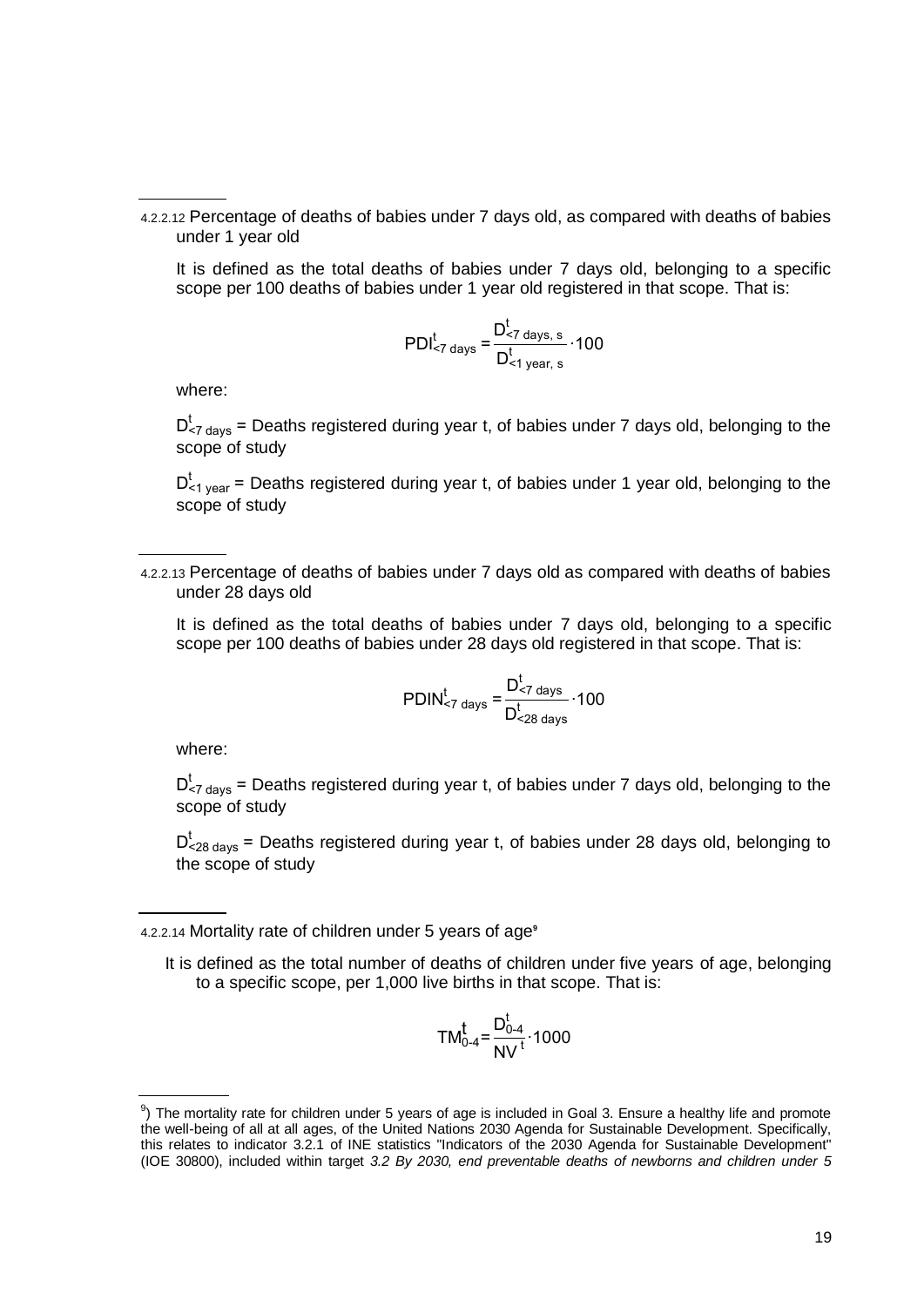where:

 $D_{0-4}^{t}$  =Deaths registered during year t, of children under five years of age, belonging to the scope of study

 $NV'$ =Total live births registered during year t, of mother belonging to the scope of study

## **4.3 Marriage**

Distinction is made between:

**Marriage Indicators:** referring to marriages that occur in a population.

**First-Marriage Indicators:** referring to the marriages of single persons that occur in a population.

## 4.3.1 MARRIAGE INDICATORS

4.3.1.1 Gross marriage rate

It is defined as the total marriages constituted throughout year t of persons belonging to a specific scope per 1,000 inhabitants of that scope. That is:

$$
TBNup^{t} = \frac{M^{t}}{P^{t}} \cdot 1000
$$

where:

 $M<sup>t</sup> =$  Marriages constituted during year t, belonging to a specific scope

 $P<sup>t</sup>$  = Average resident population in the scope of study, in year t

4.3.1.2 Marriage rate

It is defined as the total persons who get married throughout year t, belonging to a specific scope per 1,000 inhabitants of that same scope<sup>10</sup>. That is:

$$
TNup^{t} = \frac{C^{t}}{P^{t}} \cdot 1000
$$

where:

 $C<sup>t</sup>$  = Persons who get married during year t, belonging to the scope of study

<sup>&</sup>lt;sup>10</sup> The set of Basic Demographic Indicators of the INE include the "Marriage Rate" by sex and nationality (Spanish/foreign)"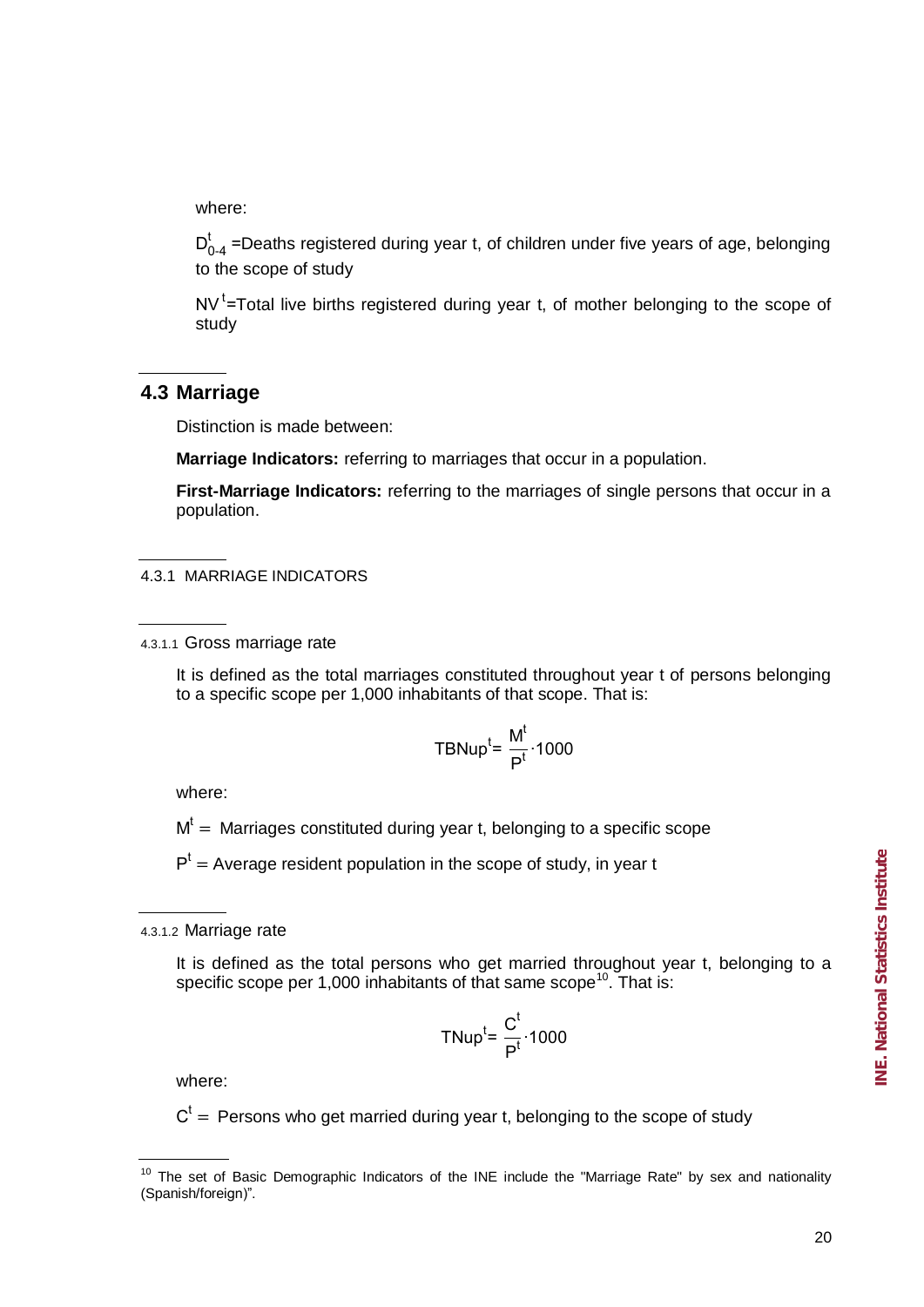$P<sup>t</sup>$  = Average resident population in the scope of study, in year t

#### 4.3.1.3 Marriage rates by age

They are defined as the total persons of age x who get married throughout year t, belonging to a specific scope of study per 1,000 inhabitants of said population group. That is:

$$
TNup_x^t = \frac{C_x^t}{P_x^t} \cdot 1000
$$

where:

 $C_x^t$  = Persons aged x, who get married during year t, belonging to the scope of study

 $P<sup>t</sup>$  = Average resident population in the scope of study, in year t

 $x=$  Age. It takes values between 14 and 60 years old<sup>11</sup>

## 4.3.1.4 Short-term marriage indicator

It is defined as the average number of times an individual belonging to a specific scope would get married throughout their life, in case the same marriage intensity by age remains the same as the one observed in year t of said scope. This is calculated as the sum of the marriage rates of the studied population, expressed as so much per one, extended to the range of ages from 14 to 60 years old<sup>12</sup>. That is:

$$
ICNupt = \sum\nolimits_{x=14}^{60} fNup_x^t
$$

where:

 $fNup_x^t = \frac{C_2^t}{P_2^t}$  $\frac{X_X}{P_X^t}$  = Marriage rate at age x in the scope of study and in year t, expressed as so much per one

4.3.1.5 Average age at marriage

It is defined as the average age at which an individual belonging to a specific scope, would get married in case the marriage rates by age remain the same as the ones observed in year t of said population group.

It is calculated as the average ages (from 14 to 60 years of age) at which the

 $11$  For the age of 14, the married parties of 14 years of age and under are included in the numerator, in the denominator the population of 14 years of age are exclusively considered.

For the age of 60, the married parties of 60 years of age and over are included in the numerator, in the denominator the population of 60 years of age are exclusively considered.

 $12$  See note 11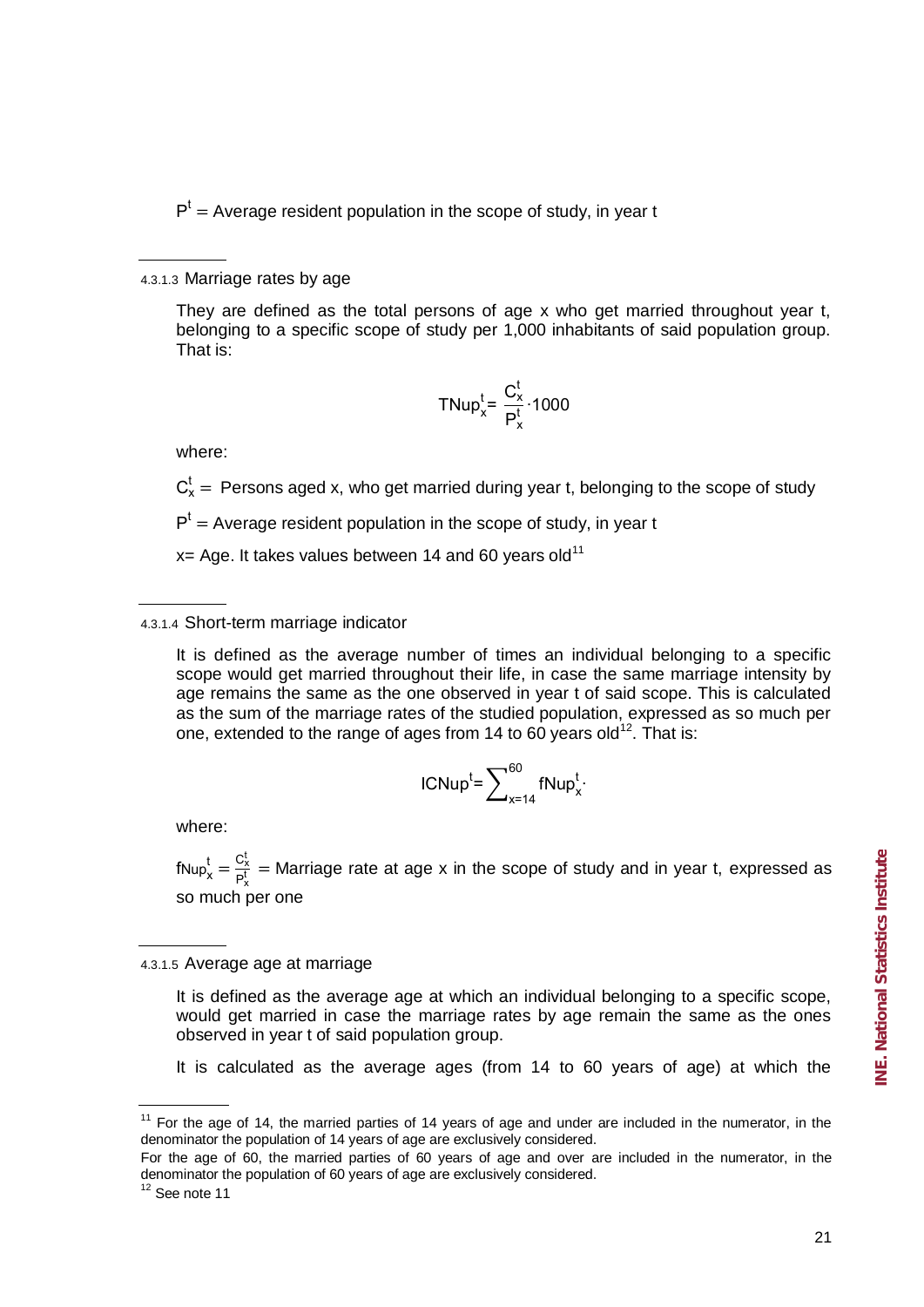individuals belonging to a specific scope get married, weighted by the marriage rates by age<sup>13</sup> of said population group, expressed as so much per one. That is:

$$
EMN^{t} = \sum_{x=14}^{60} (x+0.5) \cdot \frac{fNup_{x}^{t}}{ICNup_{x}^{t}}
$$

where:

 $fNup_x^t = \frac{C_2^t}{P_2^t}$  $\frac{X_X}{P_X^t}$  = Marriage rate at age x in the scope of study, expressed as so much per one

 $\mathsf{ICNup}^{\mathsf{t}} = \mathsf{Short}\text{-}\mathsf{term}$  Marriage Indicator during year t in the scope of study

## 4.3.2 FIRST MARRIAGE INDICATORS

4.3.2.1 First marriage rate

It is defined as the total persons who get married for the first time throughout year t, belonging to a specific scope of study per 1,000 inhabitants of that same scope<sup>14</sup>. That is:

$$
TPNup^{t} = \frac{C_{solteros}^{t}}{P^{t}} \cdot 1000
$$

where:

 $C_{\text{solteros}}^t$  = Persons who get married for the first time during year t, belonging to the scope of study

 $P<sup>t</sup>$  = Average resident population in the scope of study, in year t

#### 4.3.2.2 First marriage rates by age

They are defined as the total persons of age x who get married for the first time throughout year t, belonging to a specific scope per 1,000 inhabitants of said population group. That is:

$$
TPNup_x^t = \frac{C_{solteros,x}^t}{P_x^t} \cdot 1000
$$

where:

 $C_{\text{solteros}, x}^t$  = Persons of age x, who get married for the first time during year t,

 $13$  See note 11

<sup>&</sup>lt;sup>14</sup> The set of Basic Demographic Indicators of the INE include the "First Marriage Rate" by sex and nationality (Spanish/foreign)"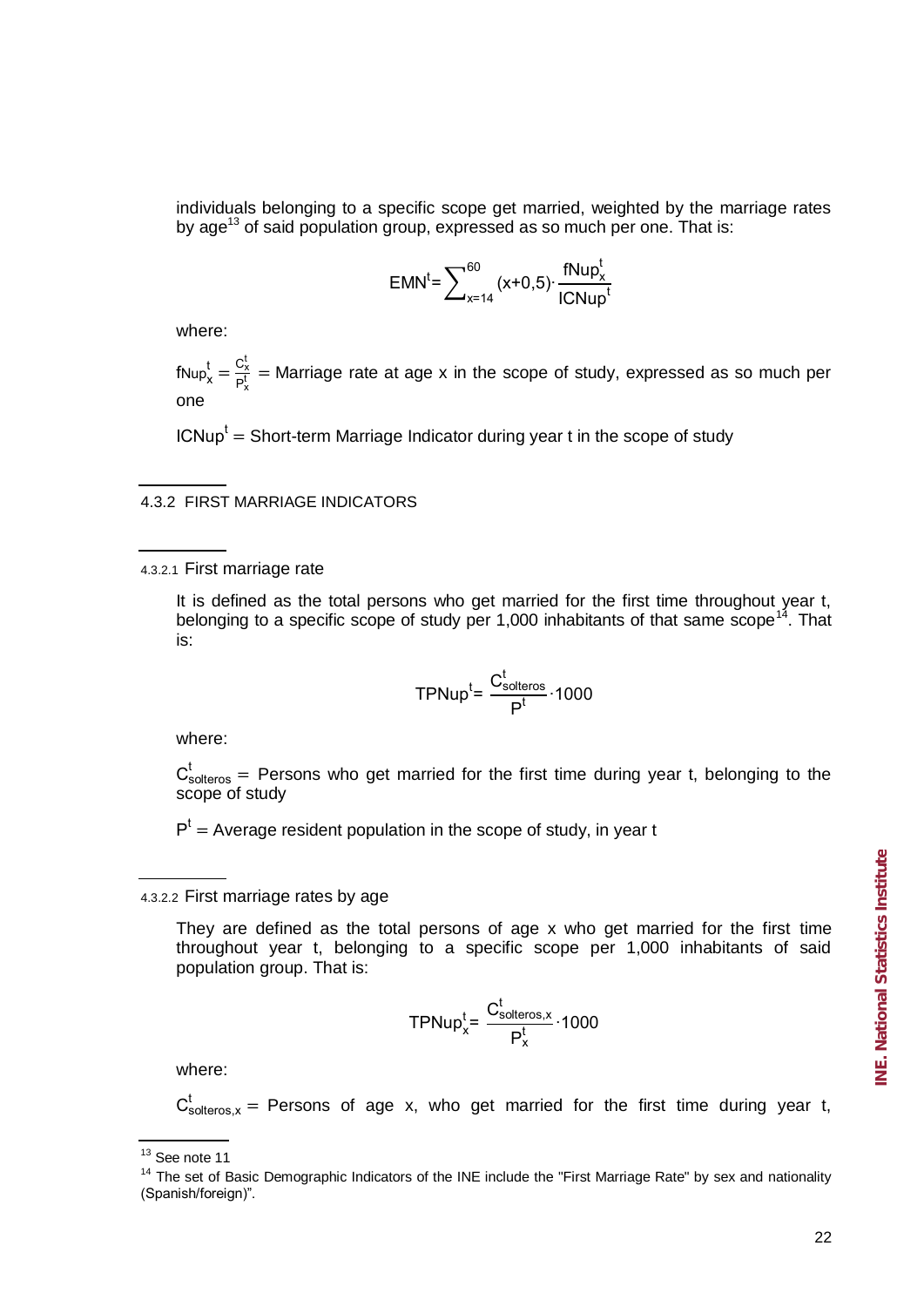belonging to the scope of study

 $P_x^t$  = Average resident population of age x, belonging to the scope of study, in year t

 $x=$  Age. It takes values between 14 and 60 years old<sup>15</sup>

4.3.2.3 Short-term first marriage indicator

It is defined as the average number of times an individual belonging to a specific scope would get married throughout their life, in case the same marriage intensity by age remains the same as the one observed in year t of said scope. It measures the proportion of single individuals that would get married in case the first marriage intensity by age in that moment remains the same. This is calculated as the sum of the first-marriage rates of the studied population, expressed as so much per one, extended to the range of ages from  $14$  to 60 years old<sup>16</sup>. That is:

$$
ICPNup^t = \sum_{x=14}^{60} fPNup_x^t.
$$

where:

 $f$ PNup $f_x = \frac{C_{\text{solteros},x}^t}{P_x^t}$  $\frac{M_{\text{cross},x}}{P_X^t}$  = Marriage rate at age x in the scope of study and in year t, expressed as so much per one

By construction, said indicator can have a value greater than one, despite being treated as a non-renewable phenomenon

It is calculated as the average ages (from 14 to 60 years of age) at which the individuals belonging to a specific scope get married, weighted by the first-marriage rates by  $age^{17}$ , expressed as so much per one. That is:

$$
EMPN^{t} = \sum_{x=14}^{60} (x+0.5) \cdot \frac{fPNup_x^{t}}{ICPNup_t^{t}}
$$

where:

<sup>4.3.2.4</sup> Average age at first marriage

It is defined as the average age at which an individual belonging to a specific scope, would get married in case the first-marriage rates by age remain the same as the ones observed in year t of said population group.

<sup>&</sup>lt;sup>15</sup> For the age of 14, the married parties of 14 years of age and under are included in the numerator, in the denominator the population of 14 years of age are exclusively considered.

For the age of 60, the married parties of 60 years of age and over are included in the numerator, in the denominator the population of 60 years of age are exclusively considered.

 $16$  See note 15

 $17$  See note 15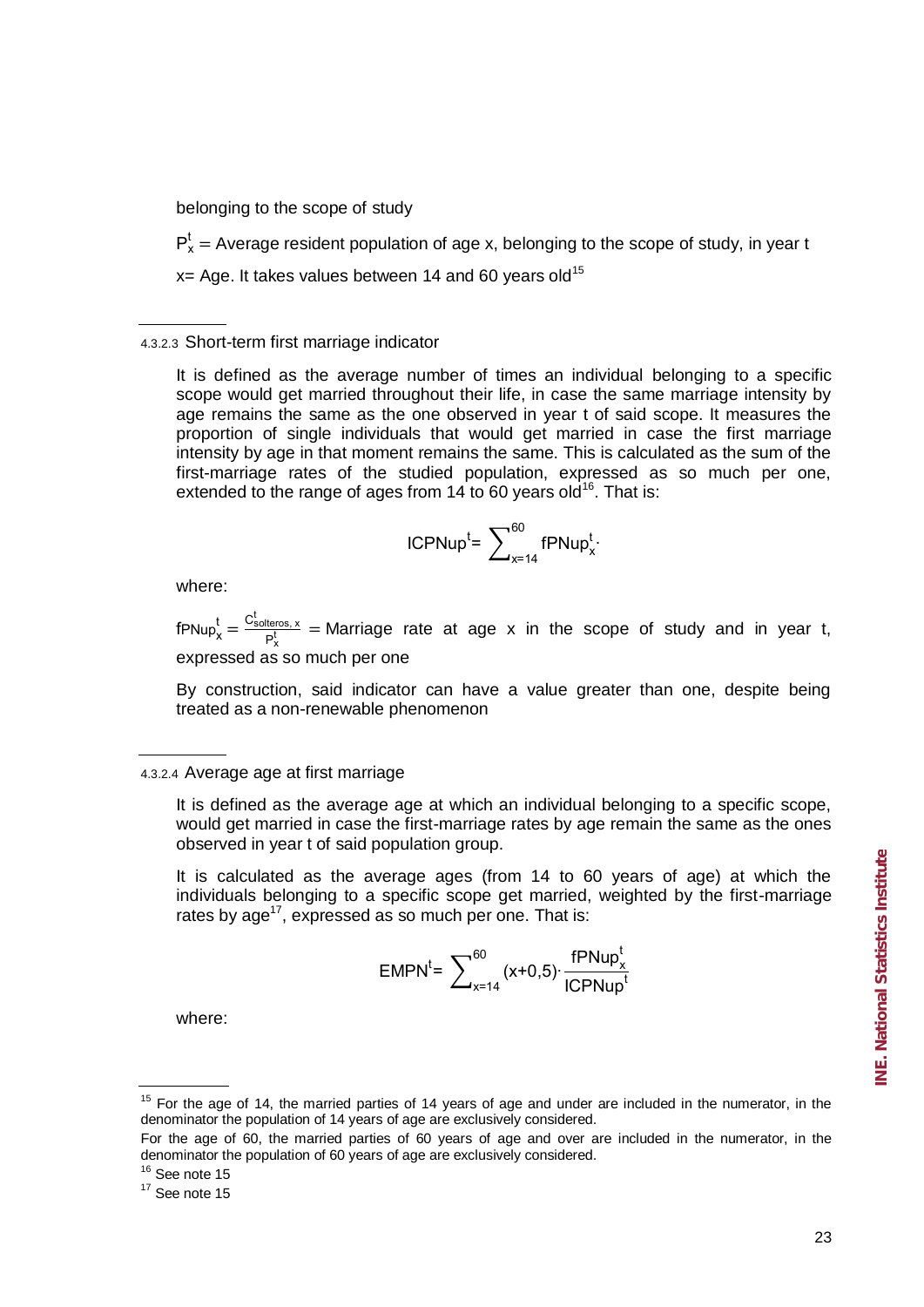$f$ PNup $f_x = \frac{C_2^t}{P_x^t}$  $\frac{G_X}{P_X^t}$  = First-marriage rate at age x in the scope of study and in year t, expressed as so much per one

ICPNup<sup>t</sup> = Short-term First Marriage Indicator during year t in the scope of study

## **4.4 Divorce**

4.4.1 DIVORCE INDICATORS

4.4.1.1 Gross divorce rate

It is defined as the total divorces occurred throughout year t of persons belonging to a specific scope per 1,000 inhabitants of that scope. That is:

$$
TBD^t = \frac{D^t}{P^t} \cdot 1000
$$

where:

 $D<sup>t</sup>$  = Divorces occurred during year t, belonging to a specific scope

 $P<sup>t</sup>$  = Average resident population in the scope of study, in year t

4.4.1.2 Proportion of divorces according to the duration of marriage

It is defined as the percentage of divorces from marriages with a duration of x years belonging to a specific scope over the total of divorces registered in that same scope during year t:

$$
PD_x^t = \frac{D_x^t}{D^t} \cdot 100
$$

where:

 $D_X^t$  = Divorces from marriages with a duration of x years, registered during year t, belonging to the scope of study

D<sup>t</sup> = Divorces registered during year t from marriages belonging to the scope of study

4.4.1.3 Divorce rate

- It is defined as the total persons who get divorced throughout year t, belonging to a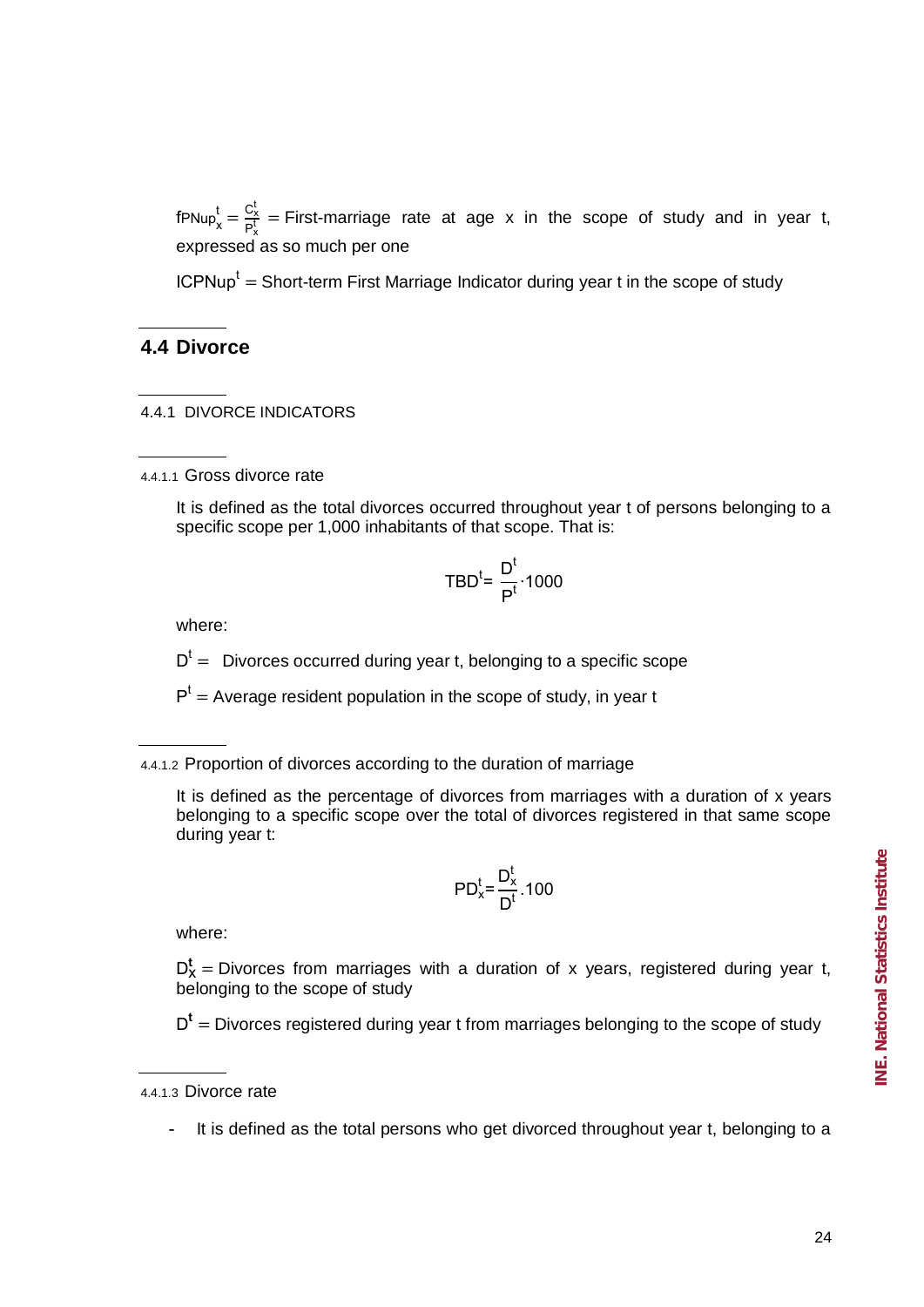$$
TDiv^t = \frac{Div^t}{P^t} \cdot 1000
$$

where:

 $Div<sup>t</sup> =$  Spouses who get divorced during year t, belonging to the scope of study

 $P<sup>t</sup>$  = Average resident population in the scope of study, in year t

4.4.1.4 Divorce rates by age

They are defined as the total spouses of age x who get divorced throughout year t, belonging to a specific scope per 1,000 inhabitants of said population group. That is:

$$
\mathsf{TDiv}_{x}^{t} = \frac{\mathsf{Div}_{x}^{t}}{\mathsf{P}_{x}^{t}} \cdot 1
$$

where:

 $Div_{\mathsf{x}}^t =$  Spouses of age x, who get divorced during year t, belonging to the scope of study

 $P<sup>t</sup>$  = Average resident population in the scope of study of age x, in year t

 $x=$  Age. It takes five-year values between 19 and 75 years old  $19$ .

$$
\mathsf{ICD}^t = \sum\nolimits_{x=19}^{75} \mathsf{TDiv}_x^t
$$

where:

<sup>4.4.1.5</sup> Short-term divorce indicator

It is defined as the average number of times an individual belonging to a specific scope would get divorced throughout their life, in case the same divorce intensity by age remains the same as the one observed in year t of said scope. This is calculated as the sum of the divorce rates of the studied population, expressed as so much per one, extended to the range of ages from 19 to  $75$  years old<sup>20</sup>. That is:

 $18$  The set of Basic Demographic Indicators of the INE include the "Divorce Rate" by sex and nationality (Spanish/foreign)"

 $19$  For the age of 19, in the numerator divorcees aged 19 years of age and under are included, in the denominator the population of 19 years of age are exclusively considered.

For the age of 75, married parties of 75 years of age and over are included in the numerator, in the denominator the population of 75 years of age are exclusively considered.

 $20$  See note 19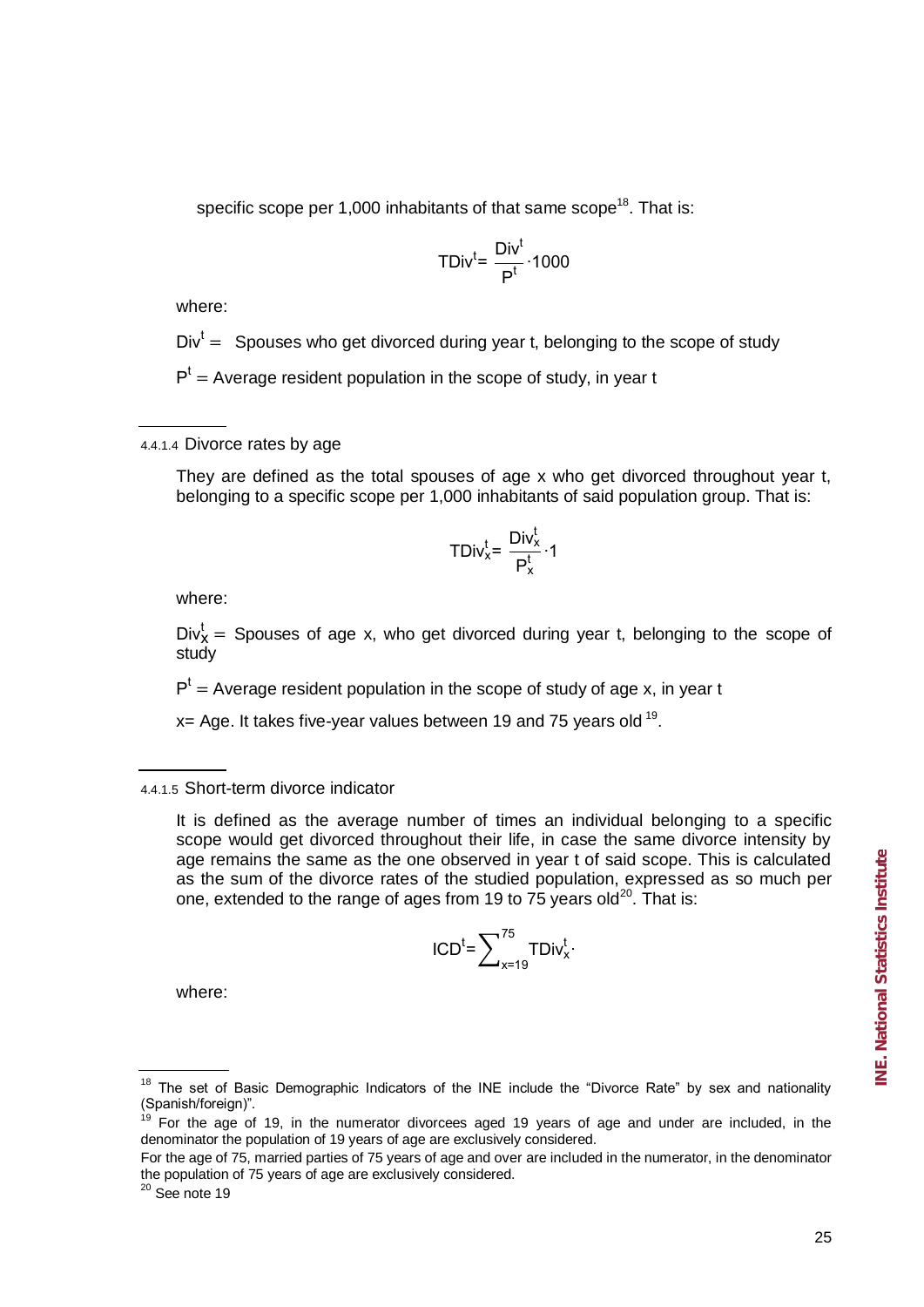TDiv $x_k^t = \frac{\text{Div}_X^t}{P_t}$  $\frac{\partial W_X}{\partial P_X^t}$  = Divorce rate at age x in the scope of study and in year t, expressed as so much per one

4.4.1.6 Average age at divorce

It is defined as the average age at which an individual belonging to a specific scope would get divorced, in case the divorce rates by age remain the same as the ones observed in year t of said population group.

It is calculated as the average ages (from 19 to 75 years of age) at which the individuals belonging to a specific scope get divorced, weighted by the divorce rates by age<sup>21</sup> of said population group, expressed as so much per one. That is:

$$
EMD^{t} = \sum_{x=19}^{75} (x + n/2) \cdot \frac{TDiv_{x}^{t}}{ICD^{t}}
$$

where:

TDiv $x_k^t = \frac{\text{Div}_X^t}{P_t^t}$  $\frac{\partial W_X}{\partial P_X^t}$  = Divorce rate at age x in the scope of study, expressed as so much per one

 $ICD<sup>t</sup> = Short-term Divorce Indicator during year t in the scope of study$ 

## **4.5 Migratory movement**

Depending on the origin and destination the following are distinguished:

**Foreign Migration Indicators:** referring to the migratory movements in which the regular residence of the migrants changed from one country to another.

**Domestic Migration Indicators:** referring to migratory movements within the same country.

4.5.1 FOREIGN MIGRATION INDICATORS

It is defined as the total number of immigrations from abroad, that arrive to a specific scope throughout year t per 1,000 inhabitants in said scope. That is:

$$
TBI^t = \frac{I^t}{P^t} \cdot 1000
$$

 $21$  See note 19

<sup>4.5.1.1</sup> Gross rate of immigration from abroad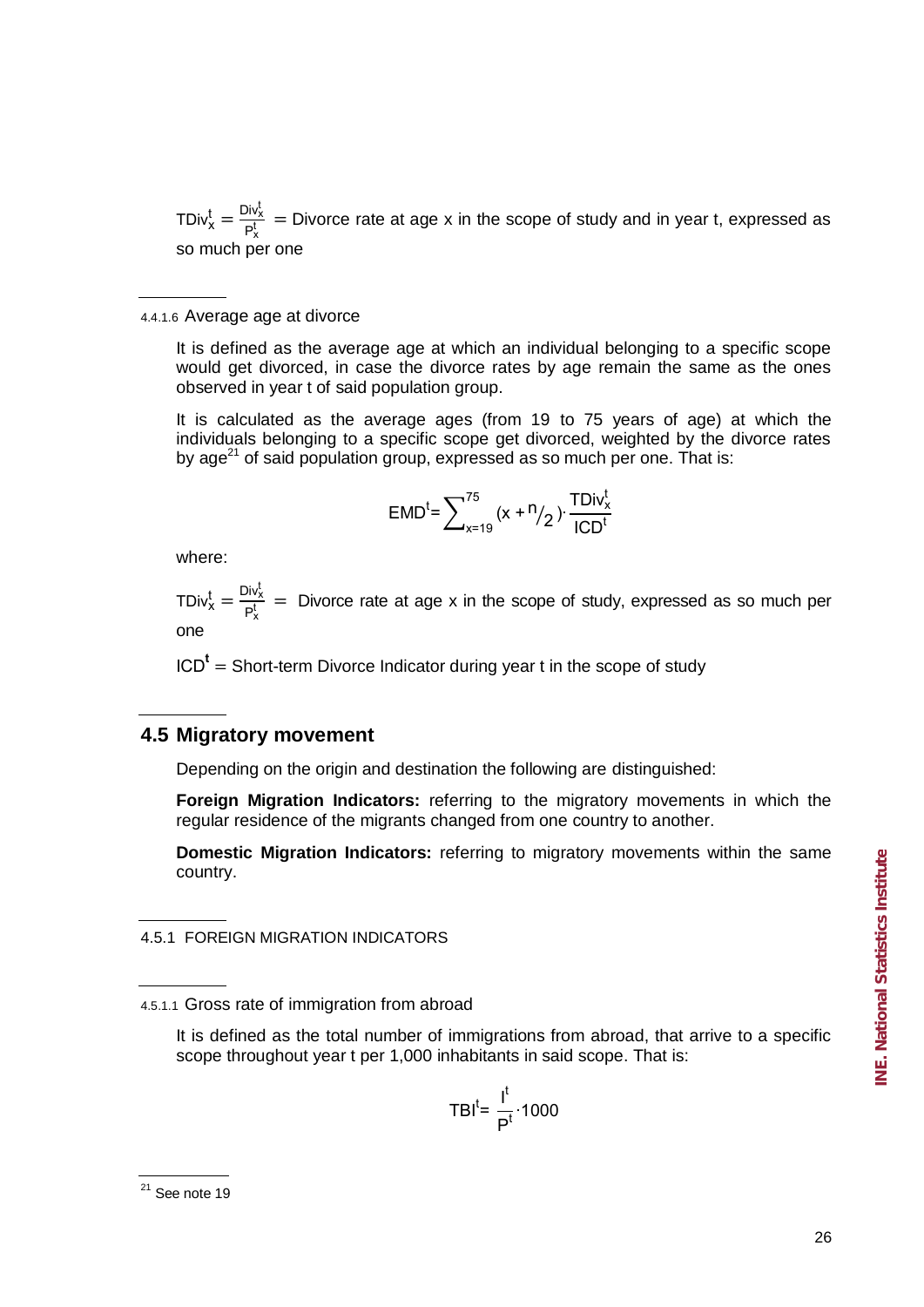where:

I<sup>t</sup>=Immigration from abroad, registered during year t, of individuals that arrive to the scope of study

 $P<sup>t</sup>$  = Average resident population in the scope of study, in year t

4.5.1.2 Immigration rate from abroad by age

It is defined as the total number of immigrations from abroad, of individuals aged x that arrive to a specific scope throughout year t, per 1,000 inhabitants in said scope. That is:

$$
TI_x^t = \frac{I_x^t}{P_x^t} \cdot 1000
$$

where:

 $I_x^t$  = Immigration from abroad, registered during year t, of individuals aged x, that arrive to the scope of study

 $P_x^t$  = Average resident population of age x, belonging to the scope of study, in year t

 $x=$  Age. It takes values between 0 and 75 years old<sup>22</sup>

In the case of the INE, the immigration rates from abroad by Autonomous Community and province are calculated by five-year age groups. These are defined as the total number of immigrations from abroad of individuals aged between x and x+4 years, belonging to the area of study, over the year "t" per 1,000 inhabitants of said area. In other words:

$$
TI_{x,x+4}^t = \frac{I_{x,x+4}^t}{P_{x,x+4}^t}.1000
$$

where:

 $I_{x,x+4}^t$  = Inmigrations from abroad, recorded during year t of individuals aged x to x+4 years in the study area

 $P_{x,x+4}^{t}$  = Average resident population aged x to x+4 years, belonging to the study area in year t

x= Age. It takes values between 0 and 75 years of age 23

4.5.1.3 Average age of immigrants from abroad

It is defined as the average ages of immigrants from abroad during year t who belong

 $22$  For the age of 90 years, individuals 90 years or older are included.

 $23$  See note 22.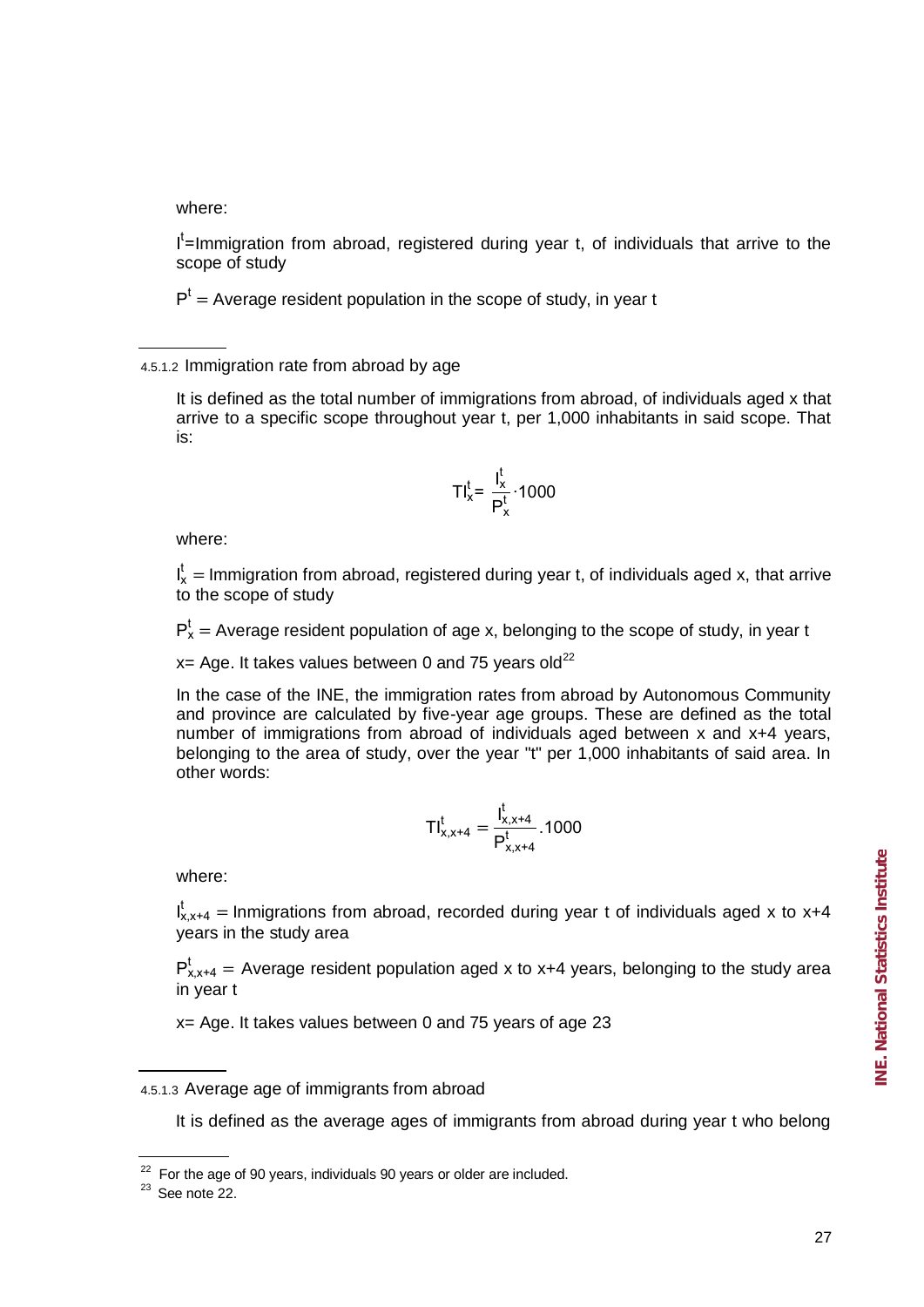$$
EMI^t = \frac{\sum_x \left(x + \frac{1}{2}\right) I_x^t}{\sum_x I_x^t}.
$$

where:

 $x=$  Age. It takes values between 0 and 90 years old<sup>24</sup>.

 $I_x^t$  = Immigration from abroad, recorded during year t, of individuals of age x arriving at the scope of study

4.5.1.4 Gross rate of emigration with a foreign destination

It is defined as the total number of emigrations with a foreign destination, of individuals that leave a specific scope throughout year t , per 1,000 inhabitants in said scope. That is:

$$
TBE^{t} = \frac{E^{t}}{P^{t}} \cdot 1000
$$

where:

 $E<sup>t</sup>$ =Emigration with a foreign destination, registered during year t, of individuals that leave the scope of study

 $P<sup>t</sup>$  = Average resident population in the scope of study, in year t

4.5.1.5 Emigration rates with a foreign destination by age

They are defined as the total number of emigrations with a foreign destination, of individuals aged x that leave a specific scope throughout year t , per 1,000 inhabitants in said scope. That is:

$$
TE_x^t = \frac{E_x^t}{P_x^t} \cdot 1000
$$

where:

 $E_x^t$  = Emigration with a foreign destination, registered during year t, of individuals aged x that leave the scope of study

 $P_x^t$  = Average resident population of age x, belonging to the scope of study, in year t

 $x=$  Age. It takes values between 0 and 90 years old<sup>25</sup>

In the case of the INE, the rates of emigration abroad by Autonomous Community and province are calculated by five-year age groups. These are defined as the total

 $24$  For the age of 90 years, individuals of 90 years and older are included.

 $25$  See note 22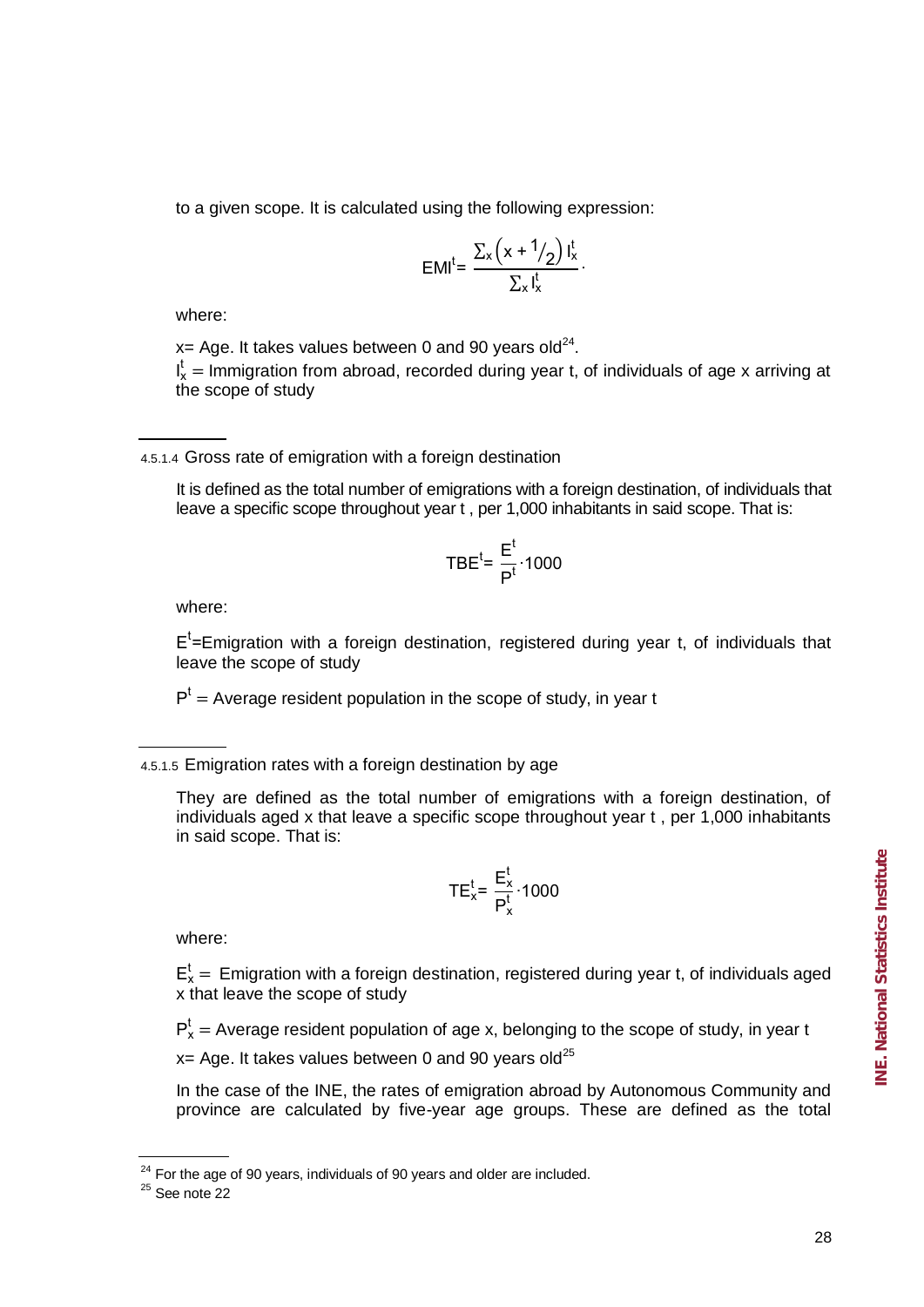number of emigrations abroad of individuals aged between x and x+4 years, belonging to the scope of study, over the year t per 1,000 inhabitants of said scope. In other words:

$$
TE_{x,x+4}^t = \frac{E_{x,x+4}^t}{P_{x,x+4}^t}.1000
$$

where:

 $I_{x,x+4}^t$  = Emigrations abroad, recorded during year t of individuals aged x to x+4 years in the study area

 $P_{x,x+4}^{t}$  = Average resident population aged x to x+4 years belonging to the study area in year t

 $x=$  Age. It takes values between 0 and 75 years of age  $26$ 

4.5.1.6 Short-term indicator on emigration with a foreign destination

It is defined as the average number of times an individual belonging to a specific scope would emigrate to a foreign destination throughout their life, in case the same emigration intensity by age remains the same as the one observed in year t in said population group. It is calculated as the sum of the rates of emigration with a foreign destination by age, expressed as so much per one, and extended to all ages from 0 to  $75^{27}$  That is:

$$
ICEt = \sum_{x=0}^{75 \text{ y más}} fe_x^t.
$$

where:

 $fe_x^t = \frac{E_y^t}{B_t^t}$  $\frac{E_X}{P_X}$  = Emigration rate at age x in the scope of study and in year t, expressed as so much per one

In the case of the INE, since the rates of emigration abroad by communities and provinces are calculated by five-year age groups, then the short-term indicator of emigration abroad at these territorial levels is calculated using these rates weighted by the size of the age interval, which in this case is 5 because they are five-year groups. In other words:

$$
ICEt = \sum\nolimits_{x=0}^{75 \text{ y más}} \text{fe}_{x, x+4}^{t} \cdot 5
$$

where:

 $26$  See note 22

 $27$  See note 22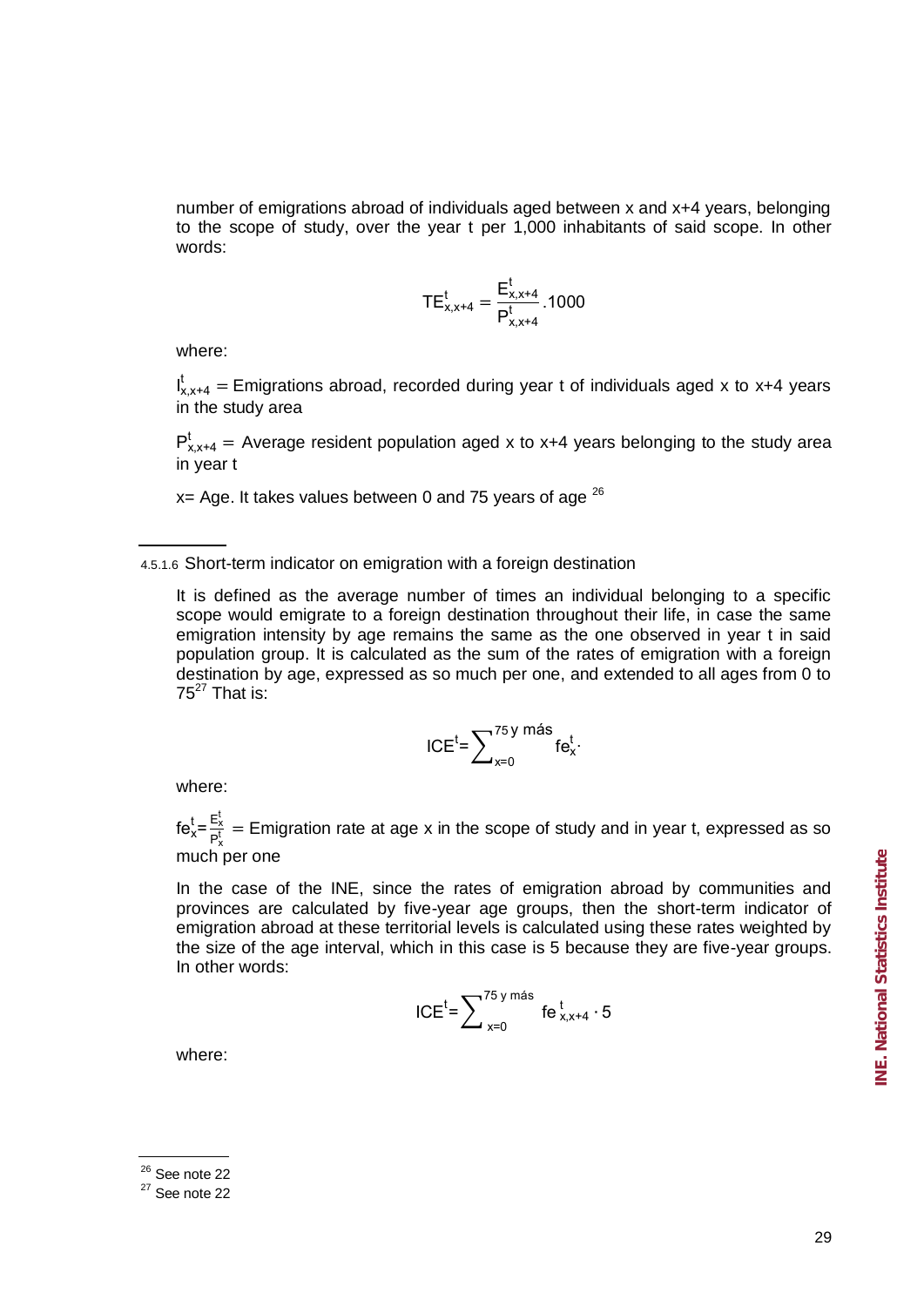$f e_{x,x+4}^t = \frac{E_{x,x}^t}{R}$  $P_{\text{rx}}^{\text{Lx14}}$  = Emigration rate for age group x to x+4 in the study area y in year t, expressed as a percentage of one

4.5.1.7 Average age at emigration to a foreign country

It is defined as the average age at which an individual would leave a certain scope and go abroad, in the event of maintaining the same intensity of emigration by age as that observed in year t in that scope. It is calculated as the average ages<sup>28</sup> at which individuals migrate abroad weighted by the emigration rates by age expressed on a per-unit basis, that is:

$$
EME^{t} = \sum_{x=0}^{75 \text{ y más}} (x + \frac{1}{2}) \cdot \frac{\text{fe}^{t}}{\text{ICE}^{t}}
$$

where:

 $fe_x^t = \frac{E_y^t}{B_t^t}$  $\frac{E_X}{P_X^t}$  = Emigration rate at age x in the scope of study and in year t, expressed on a per-unit basis

 $ICE<sup>t</sup>$  = Short-term indicator of emigration to a foreign country during year t in the scope of study

In the case of the INE, this indicator at the level of communities and provinces is calculated on the basis of the emigration rates by five-year age groups and the shortterm indicator of emigration abroad calculated using these five-year rates. In other words:

 $f e_{x,x+4}^t = \frac{E_{x,x}^t}{R}$  $\frac{\sum_{x,t4}}{p_{x,x+4}^+}$  = Emigration rate for age group x to x+4 in the study area y in year t, expressed as a percentage of one

## 4.5.1.8 Rate of gross migration abroad

It is defined as the total migration (immigrations and emigrations) abroad, carried out in year t by individuals of a specific scope, per 1,000 inhabitants of that scope. That is:

$$
TMB^t = \frac{I^t + E^t}{P^t} \cdot 1000
$$

where:

I<sup>t</sup>=Immigration from abroad, registered during year t, of individuals that arrive to the scope of study

 $E<sup>t</sup>$ =Emigration with a foreign destination, registered during year t, of individuals that leave the scope of study

 $28$  See note 22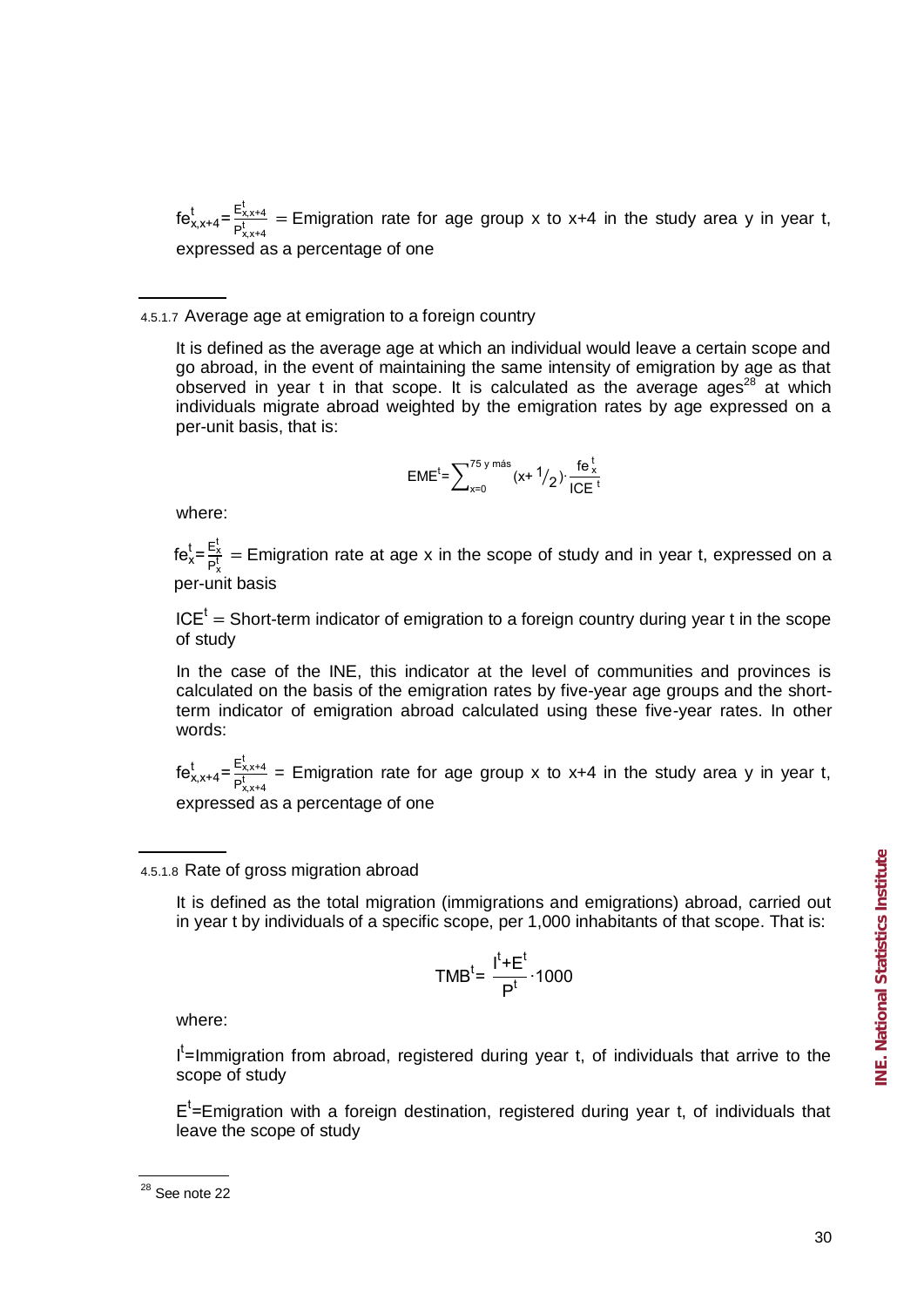$P<sup>t</sup>$  = Average resident population in the scope of study, in year t

Take note that the Gross Migration Rate is the sum of the Gross Immigration Rate plus the Gross Emigration Rate (see sections 4.4.1.1 y 4.4.1.3)

$$
\mathsf{TMB}^t = \mathsf{TBl}^t + \mathsf{TBE}^t
$$

4.5.1.9 Net migration rate abroad

It is defined as the total net migration (immigrations less emigrations) abroad, carried out in year t by individuals of a specific scope, per 1,000 inhabitants of that scope. That is:

$$
TMN^t = \frac{I^t - E^t}{P^t} \cdot 1000
$$

where:

I<sup>t</sup>=Immigration from abroad, registered during year t, of individuals that arrive to the scope of study

 $E<sup>t</sup>$ =Emigration with a foreign destination, registered during year t, of individuals that leave the scope of study

 $P<sup>t</sup>$  = Average resident population in the scope of study, in year t

Please take note that the Net Migration Rate is the difference between the Gross Immigration Rate plus the Gross Emigration Rate (see sections 4.4.1.1 and 4.4.1.3).

$$
\mathsf{TMN}^t\textsf{=}\mathsf{TBI}^t-\mathsf{TBE}^t
$$

## 4.5.2 DOMESTIC MIGRATION INDICATORS

The domestic migration indicators obtained by the INE may be structured into different blocks:

**Indicators for the national total**: they allow evaluating the effect of domestic migration on the entire territory

**Indicators for Autonomous Communities and provinces**: to evaluate the effect of domestic migration by Autonomous Communities or by provinces.

Note the different interpretation of domestic migration from the point of view of the national total and domestic geographical areas. For the national total, each migration has its origin and destination within the territory of reference, therefore to account for the volume of domestic migratory movements, it is sufficient to choose one of two approaches: the emigration (depending on origin) or immigration (depending on destination); both will be equivalent. For this, at the national level, we discuss domestic migration generically. However, when we go down to lower geographic levels, emigrations and immigrations differ from one another in each region, therefore they need treatments and consequently indicators, differentials.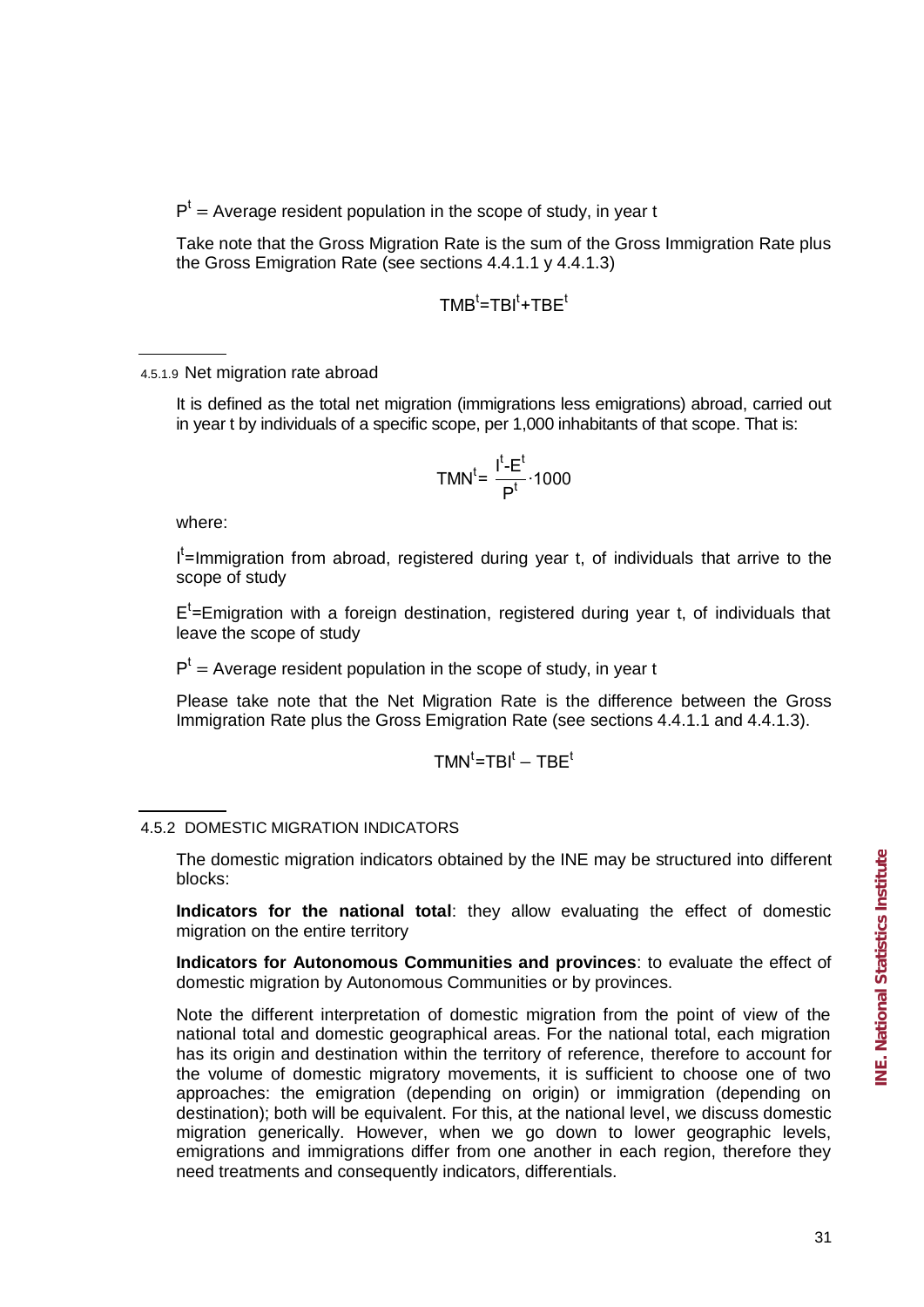## **Indicators for the national total**

4.5.2.1 Inter-regional/inter-provincial migration rates by age

It is defined as the total number of emigrations to other Autonomous Communities/provinces of individuals belonging to a specific scope, from a specific Autonomous Community/province throughout year t, per 1,000 inhabitants of said population group. That is:

$$
TMInt_x^t = \frac{MInt_x^t}{P_x^t} \cdot 1000
$$

where:

MInt $x^t$  Domestic emigration of individuals of the scope of study, who change regions of residence (Autonomous Community or province) throughout year t. At the national level, the following identity is achieved:

$$
MInt_x^t=Int_x^t=EInt_x^t
$$

IInt $x_i$  Domestic immigration that occurred in the entire territory, of individuals aged x, belonging to the scope of study and throughout year t

Elnt $x^t$  Domestic emigration that occurred in the entire territory, of individuals aged x, belonging to the scope of study i, throughout year t

 $P_x^t$  = Average resident population of individuals aged x, belonging to the scope of study, in the entire territory in year t

 $x=$  Age. It takes values between 0 and 75 years old<sup>29</sup>.

$$
ICMInt^t = \sum_{x=0}^{75+} fm_{int^t_X}
$$

where:

 $f$ mint $_x^t$ = Inter-regional/inter-provincial migration rates at age x, in the scope of study, expressed as so much per one

<sup>4.5.2.2</sup> Short-term indicator of inter-regional/inter-provincial migration

It is defined as the average number of times an individual belonging to a specific scope would change their Autonomous Community/province of residence throughout their life, in case the same migration intensity by age remains the same as the one observed in year t. It is calculated as the sum of the migration rates (interregional/inter-provincial) by age of individuals belonging to the scope of study, expressed as so much per one, and extended to all ages from 0 to  $75^{30}$ . That is:

 $29$  See note 22

 $30$  See note 22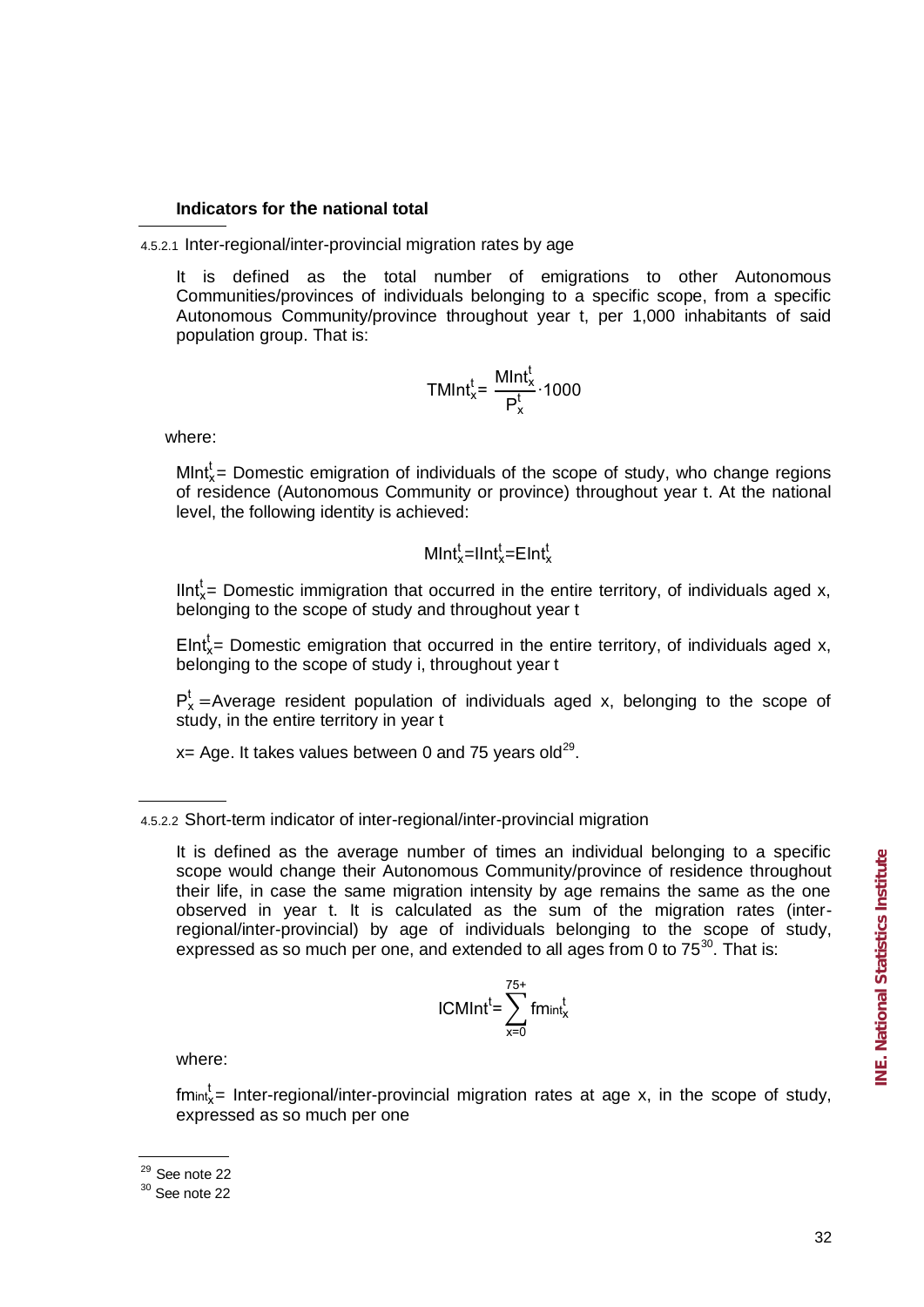## **Indicators for Autonomous Communities and provinces**

4.5.2.3 Gross rate of inter-regional/inter-provincial immigration

It is defined as the total number of immigrations from other Autonomous Communities/provinces of individuals belonging to a specific scope, that arrive to a specific Autonomous Community/province throughout year t, per 1,000 inhabitants of said population group. That is:

$$
Tllnt^{t} = \frac{llnt^{t}}{P^{t}} \cdot 1000
$$

where:

IInt<sup>t</sup>=Domestic immigration of individuals of the scope of study, from the given region (Autonomous Community or province) throughout year t

 $P<sup>t</sup>$  = Average resident population, belonging to the scope of study, in the given region (Autonomous Community or province) in year t

4.5.2.4 Inter-regional/inter-provincial immigration rates by age

They are defined as the total number of immigrations from other Autonomous Communities/provinces of individuals aged x, belonging to a specific scope, that arrive to a specific Autonomous Community/province throughout year t, per 1,000 inhabitants of said population group.

$$
Tllnt_x^t = \frac{llnt_x^t}{P_x^t} \cdot 1000
$$

where:

IInt $x =$  Domestic immigration of individuals aged x, belonging to the scope of study, from the given region (Autonomous Community or province) throughout year t.

 $P_x^t$  = Average resident population aged x, belonging to the scope of study, in the given region (Autonomous Community or province) in year t

 $x=$  Age. It takes values between 0 and 90 years old<sup>31</sup>

4.5.2.5 Gross rate of inter-regional/inter-provincial emigration

It is defined as the total number of emigrations to other Autonomous Communities/provinces of individuals belonging to a specific scope, from a specific Autonomous Community/province throughout year t, per 1,000 inhabitants of said population group. That is:

$$
TEInt^{t} = \frac{EInt^{t}}{P^{t}} \cdot 1000
$$

where:

 $31$  For the age of 90, individuals of 90 years and over are included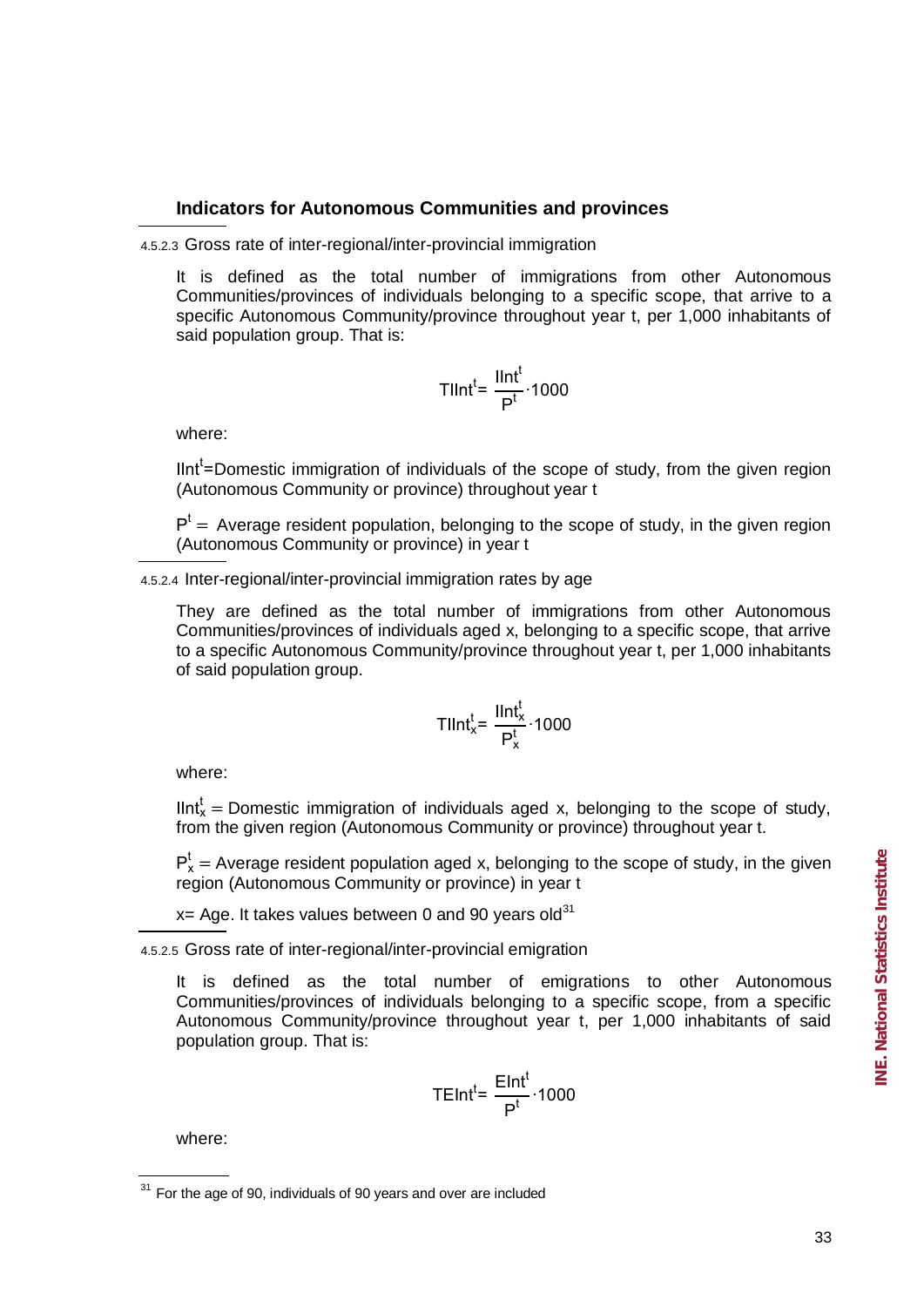EInt'=Domestic emigration of individuals of the scope of study, to the given region (Autonomous Community or province) throughout year t

 $P<sup>t</sup>$  = Average resident population, belonging to the scope of study, in the given region (Autonomous Community or province) in year t

4.5.2.6 Inter-regional/inter-provincial emigration rates by age

They are defined as the total number of emigrations to other Autonomous Communities/provinces of individuals aged x, belonging to a specific scope, from a specific Autonomous Community/province throughout year t, per 1,000 inhabitants of said population group. That is:

$$
\mathsf{TEInt}^t_x = \frac{\mathsf{EInt}^t_x}{P^t_x} \cdot 1000
$$

where:

 $\mathsf{EInt}^\mathsf{t}_\mathsf{x} = \mathsf{Domestic\ emigration\ of\ individuals\ aged\ x, belonging\ to\ the\ scope\ of\ study, to}$ the given region (Autonomous Community or province) throughout year t

 $P_x^t$  = Average resident population aged x, belonging to the scope of study, in the given region (Autonomous Community or province) in year t

 $x = Age$ . It takes values between 0 and 90 years old<sup>32</sup>.

It is defined as the average number of times an individual belonging to a specific scope and in a specific Autonomous Community/province, would emigrate to any other Autonomous Community/province throughout their life, in case the same emigration intensity by age remains the same as the one observed in year t in said population group. This is calculated as the sum of the inter-regional/inter-provincial emigration rates, by age, expressed as so much per one, extended to the range of ages from 0 to 90 years old $33$ . That is:

$$
ICEInt^t = \sum\nolimits_{x=0}^{90 \text{ y más}} \text{feint}^t_x.
$$

where:

feint  $\frac{t}{x} = \frac{E_1^t}{B}$  $\frac{H_X}{P_X}$  = Inter-regional/Inter-provincial migration rates at age x in the scope of study and in year t, expressed as so much per one

<sup>4.5.2.7</sup> Short-term indicator of inter-regional/inter-provincial emigration

 $32$  See note 19

 $33$  See note 19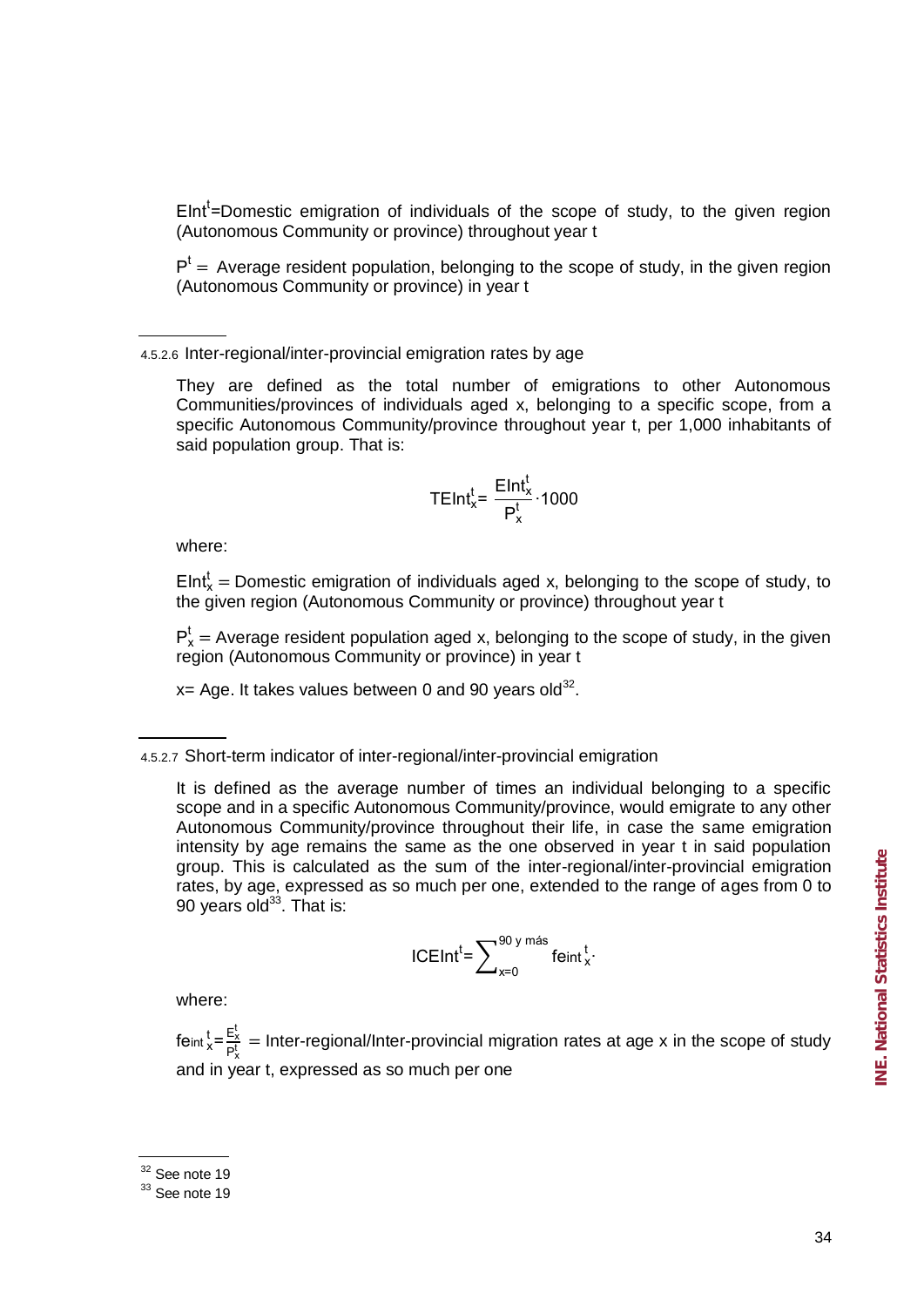They are defined as the total number of migrations of individual to or from a specific Autonomous Community (for the analysis of inter-regional migration), or province (for the analysis of inter-provincial migration), belonging to a specific scope, throughout year t, per 1,000 inhabitants belonging to said scope. That is:

$$
TMBInt^{t} = \frac{IInt^{t} + EInt^{t}}{P^{t}} \cdot 1000
$$

where:

IInt'=Domestic immigration of individuals of the scope of study, in the given region (Autonomous Community or province) throughout year t

 $E$ Int<sup>t</sup>=Domestic emigration of individuals of the scope of study, in the given region (Autonomous Community or province) throughout year t

 $P<sup>t</sup>$  = Average resident population in the scope of study, in the given region (Autonomous Community or province) in year t

Take note that the Gross Inter-Regional/Inter-Provincial Migration Rate is the sum of the Gross Inter-Regional/Inter-Provincial Immigration Rate plus the Gross Inter-Regional/Inter-Provincial Emigration Rate (see sections 4.4.2.3 and 4.4.2.5).

$$
\mathsf{TMBInt}^{t} \text{=}\mathsf{TBlInt}^{t} \text{+}\mathsf{TBEInt}^{t}
$$

$$
TMNInt^{t} = \frac{IInt^{t} - EInt^{t}}{P^{t}} \cdot 1000
$$

where:

IInt'=Domestic immigration of individuals of the scope of study, from the given region (Autonomous Community or province) throughout year t

 $E$ Int<sup>t</sup>=Domestic emigration of individuals of the scope of study, to the given region (Autonomous Community or province) throughout year t

 $P<sup>t</sup>$  = Average resident population in the scope of study, in the given region (Autonomous Community or province) in year t

Please take note that the Gross Inter-Regional/Inter-Provincial Migration Rate is the difference between the Gross Inter-Regional/Inter-Provincial Immigration Rate plus the Gross Inter-Regional/Inter-Provincial Emigration Rate (see sections 4.4.2.3 and 4.4.2.5)

<sup>4.5.2.8</sup> Gross inter-regional/inter-provincial migration rates

<sup>4.5.2.9</sup> Net inter-regional/inter-provincial migration rate

It is defined as the net migratory balance of a specific Autonomous community/province, that is, the difference between the entries and exits of individuals of the Autonomous Community/province, belonging to a specific scope, throughout year t per 1,000 inhabitants of said population group. That is: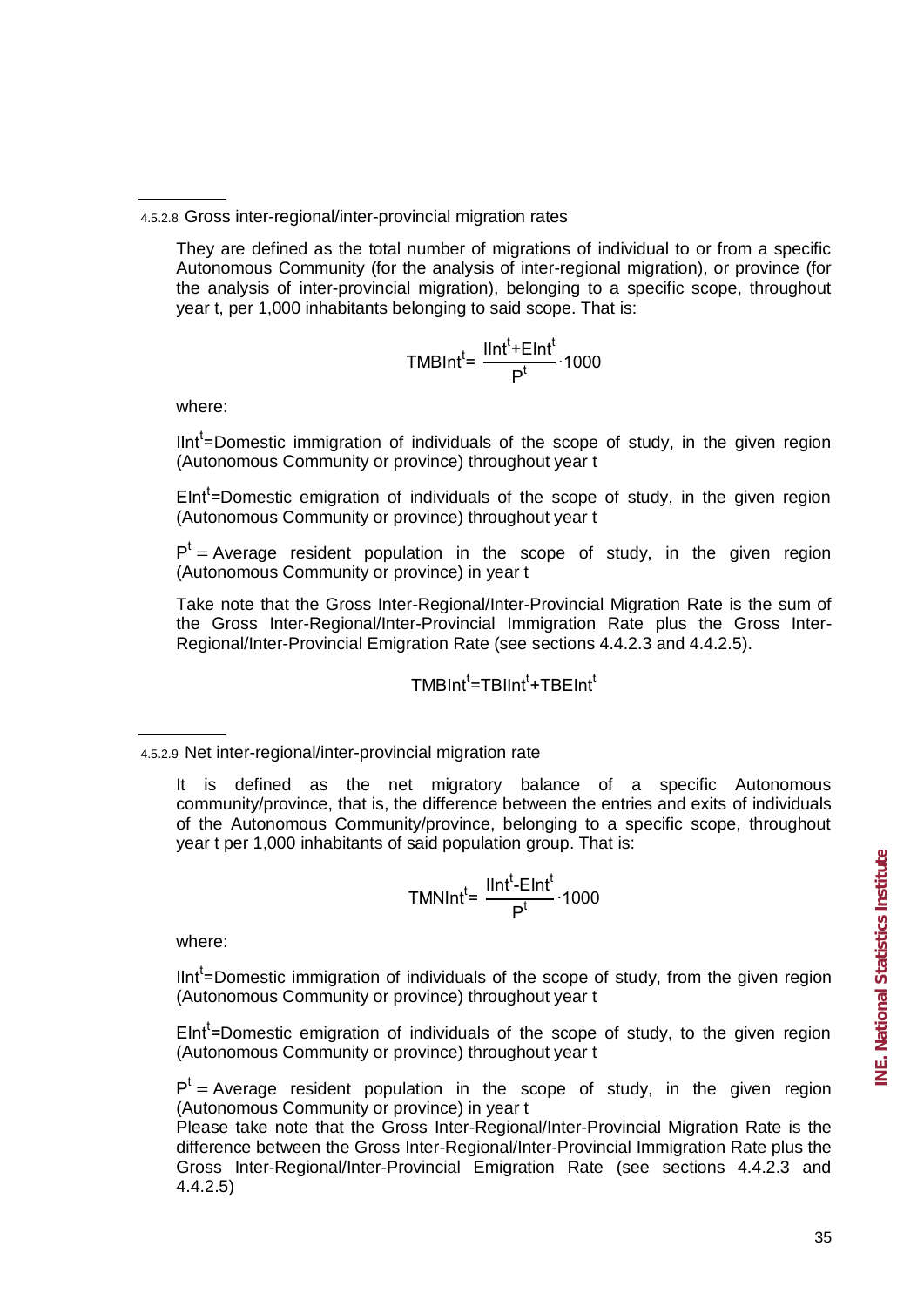TMNInt'=TBIInt' – TBEInt

## **4.6 Growth and Structure of the Population**

Distinction is made between:

**Population Growth Indicators:** referring to the variations in the size of the population.

**Population Structure Indicators**: referring to the characteristics and composition of the population.

4.6.1 POPULATION GROWTH INDICATORS

4.6.1.1 Population growth per thousand inhabitants

Defined as the increase in the number of individuals belonging to a specific scope in year t per 1,000 inhabitants. That is:

$$
CT^{t} = \frac{P^{01-01-(t+1)} - P^{01-01-t}}{P^{01-07-t}} \cdot 1000
$$

where:

 $P^{01-01-t}$  = Resident population in the scope of study at 1 January of year t

 $P^{01-07-t}$  = Resident population in the scope of study at 1 July of year t

 $P^{01-01-(t+1)}$  =Resident population in the scope of study at 1 January of year t+1

4.6.1.2 Natural increase per thousand inhabitants

Defined as the difference between the number of births and deaths of individuals belonging to a specific scope in year t, per 1,000 inhabitants. That is:

$$
SV^t = \frac{N^t - D^t}{P^t} \cdot 1000
$$

where:

 $N^t$  = Births registered during year t to mothers belonging to the scope of study

 $D<sup>t</sup>$  = Deaths registered during year t of individuals belonging to the scope of study

 $P<sup>t</sup>$  = Average resident population in the scope of study, in year t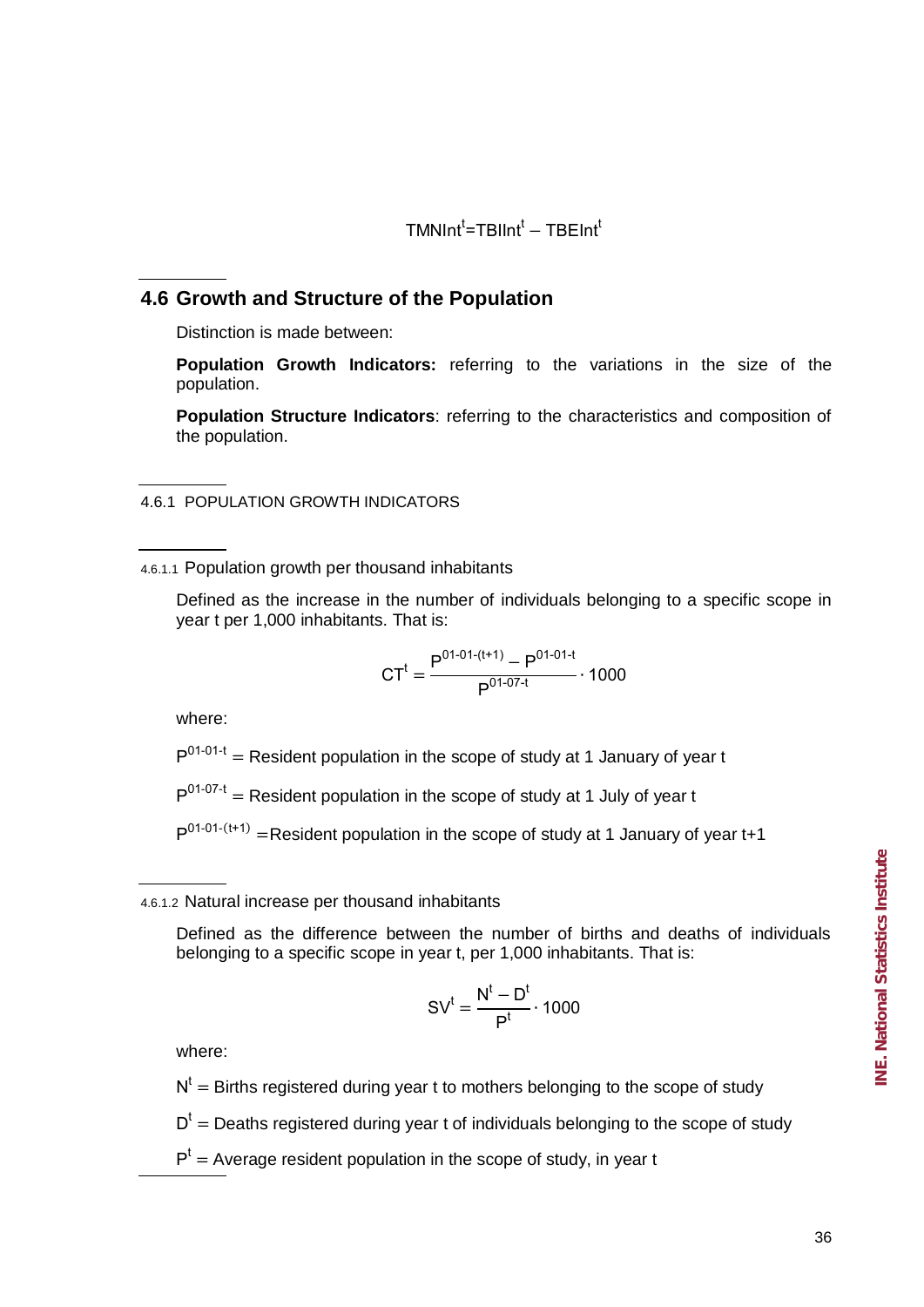NE. National Statistics Institute **INE. National Statistics Institute**

## 4.6.1.3 Migratory balance per thousand inhabitants

It is defined as the difference between the number of immigrations coming from abroad and the number of emigrations of a specific scope per 1,000 inhabitants throughout year t. That is:

$$
SM^t = \frac{I^t - E^t}{P^t} \cdot 1000
$$

where:

I<sup>t</sup>=Immigration from abroad, registered during year t, of individuals that arrive to the scope of study

 $E<sup>t</sup>$ =Emigration with a foreign destination, registered during year t, of individuals that leave the scope of study

 $P<sup>t</sup>$  = Average resident population in the scope of study, in year t

Take note that said indicator is the same as the difference between the gross rate of immigration from abroad and the gross rate of emigration with a foreign destination of a specific scope for the year  $\mathfrak{t}$  (see sections 4.4.1.1 and 4.4.1.3)

$$
TMBt = TBlt - TBEt
$$

where:

 $TBI<sup>t</sup> = Gross Rate of Immigration from abroad for the scope of study in year t.$ 

 $TBE<sup>t</sup> = Gross Rate$  of Emigration with a foreign destination from the scope of study in year t.

## 4.6.1.4 Births per thousand deaths

Defined as the number of births to mothers belonging to a specific scope per 1,000 deaths of individuals belonging to said scope throughout year t. That is:

$$
\mathsf{RND}^t = \frac{N^t}{D^t} \cdot 1000
$$

where:

 $N^t = B$ irths registered during year t to mothers belonging to the scope of study

 $D<sup>t</sup>$  = Deaths registered during year t of individuals belonging to the scope of study

4.6.2 POPULATION STRUCTURE INDICATORS

4.6.2.1 Male rate of the population

Defined as the number of males per 100 females belonging to a specific scope at 1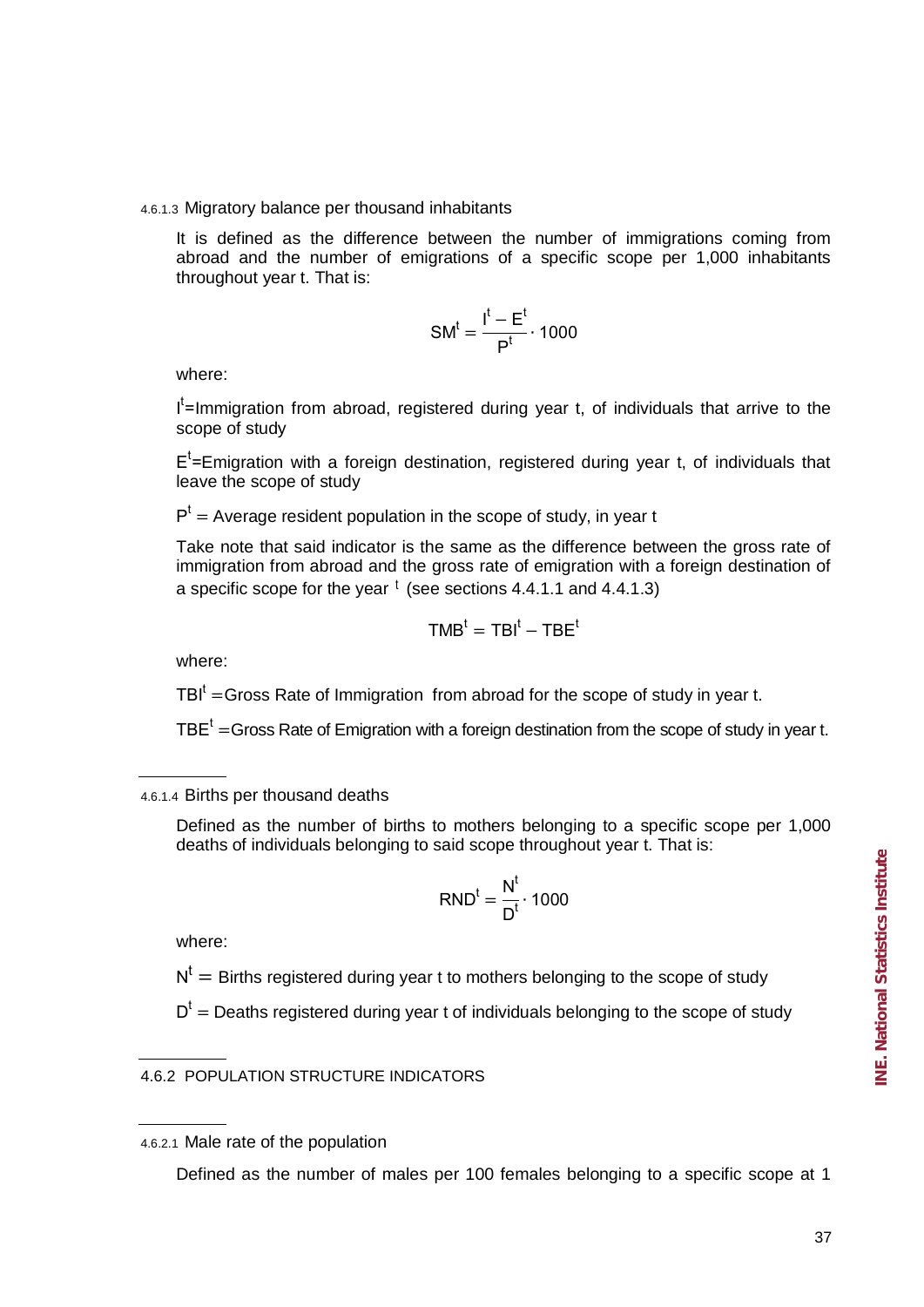January of year t. That is:

$$
RM^t = \frac{P_{Hombres}^{01-01-t}}{P_{Mujeres}^{01-01-t}} \cdot 100
$$

where:

 $P^{01-01-t}_{Hombres}$  = Male resident population in the scope of study at 1 January of year t.

 $P_{Mujeres}^{01-01-t}$  = Female resident population in the scope of study at 1 January of year t.

4.6.2.2 Average age of the population

Defined as the average age of individuals belonging to a specific scope at 1 January of year t. It is calculated using the following expression:

$$
EMedia^{t} = \frac{\sum_{x} (x \frac{1}{2}) P_{x}^{01-01-t}}{\sum_{x} P_{x}^{01-01-t}}
$$

where:

x= Age reached at 1 January of year t.

 $P_{x}^{01-01-t}$  = Resident population in the scope of study aged x, at 1 January of year t

Defined as the exact age that divides the distribution by age of the population belonging to a specific scope at 1 January of year t in two numerically equal groups, that is, half of the population is under or equal to the median and the other half is over or equal to the median. It is calculated using the following expression:

$$
EMedianat=AGE_{med} + \left(\frac{\left(P_{x}^{01-01-t}/2\right)-P_{[0,med-1]}^{01-01-t}}{P_{med}^{01-01-t}}\right)
$$

where:

 $AGE_{med} = Age$  in full years reached, in such a way that half or more of the population, belonging to the scope of study at 1 January of year t, is  $EDAD_{med}$  or more years old and half or more of the population is  $AGE_{med}$  or less years old.

P<sup>01-01-t</sup>=Resident population in the scope of study at 1 January of year t.

<sup>4.6.2.3</sup> Median age of the population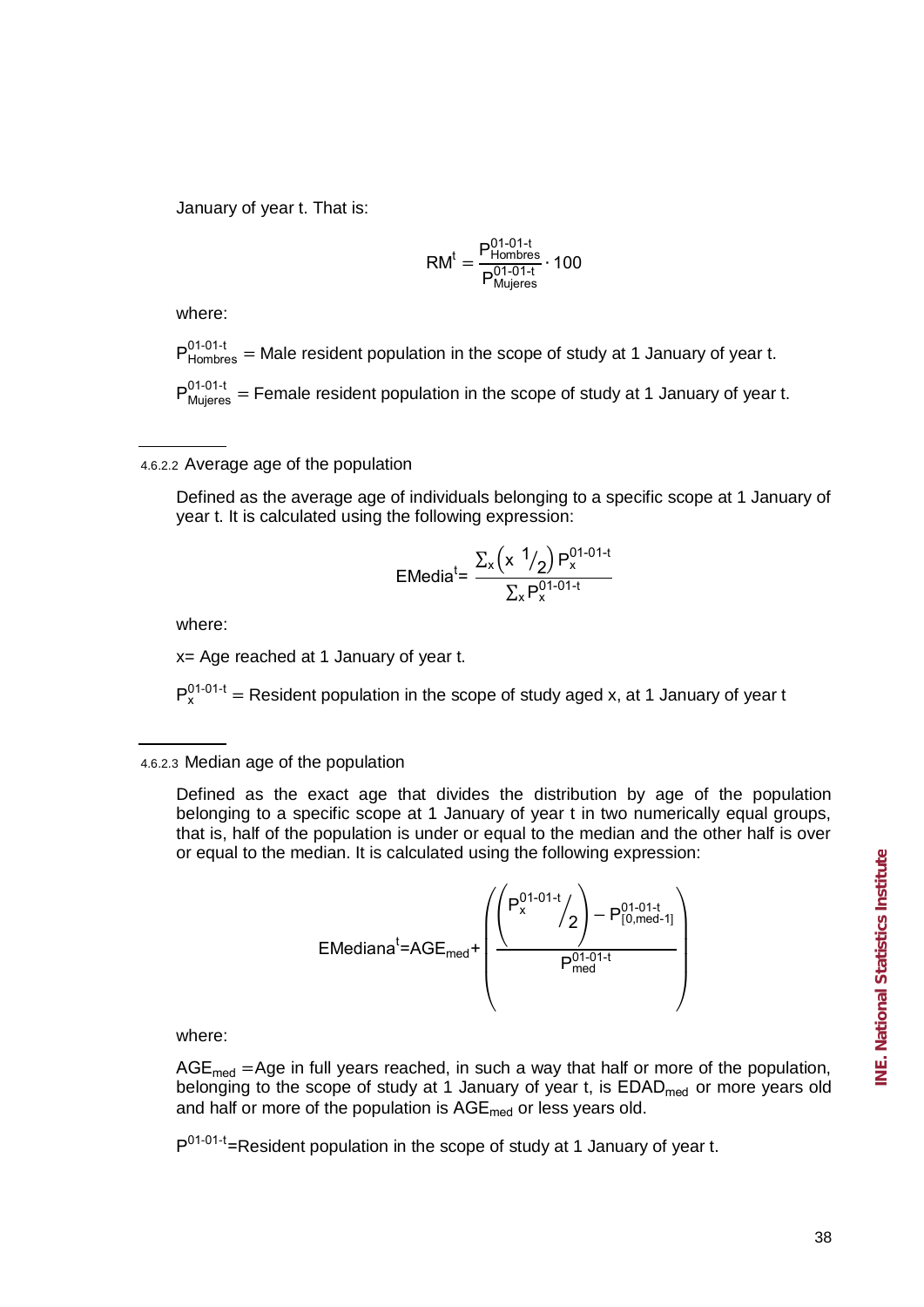$P_{[0,med-1]}^{0,10,11}$  = Number of individuals belonging to the scope of study at 1 January of year  $P^{01-01-t}$ t, being less than  $EDAD_{med}$  years old.

 $P_{med}^{01-01-t}$  = Number of individuals belonging to the scope of study at 1 January of year t, being EDAD<sub>med</sub> years old.

## 4.6.2.4 Proportion of the population born abroad

Defined as the percentage of the population belonging to a specific scope born abroad, over the total population of said scope at 1 January of year t. That is:

$$
PROPnacido extt = \frac{Pnacido ext01-01-t}{P01-01-t} \cdot 100
$$

where:

 $P_{\text{nacido ext}}^{01-01-t}$  = Population born abroad belonging to the scope of study at 1 January of year t.

 $P^{01-01-t}$  = Resident population in the scope of study at 1 January of year t

## 4.6.2.5 Proportion of foreign population

It is defined as the percentage represented by the population of foreign nationality belonging to a certain scope, over the total population of said scope as at 1 January of year t. That is:

$$
PROPextt = \frac{Pext01-01-t}{P01-01-t} \cdot 100
$$

where:

 $P_{\text{ext}}^{01-01-t}$  = Population of foreign nationality belonging to the scope of study as at 1 January of year t.

 $P^{01-01-t}$  = Population resident in the scope of study as at 1 January of year t

$$
\text{PROP}_{x+}^t = \frac{P_{x+}^{01-01-t}}{P^{01-01-t}} \cdot 100
$$

where:

<sup>4.6.2.6</sup> Proportion of people over a certain age

It is defined as the percentage represented by the population over x years of age over the total population as at 1 January of year t. That is: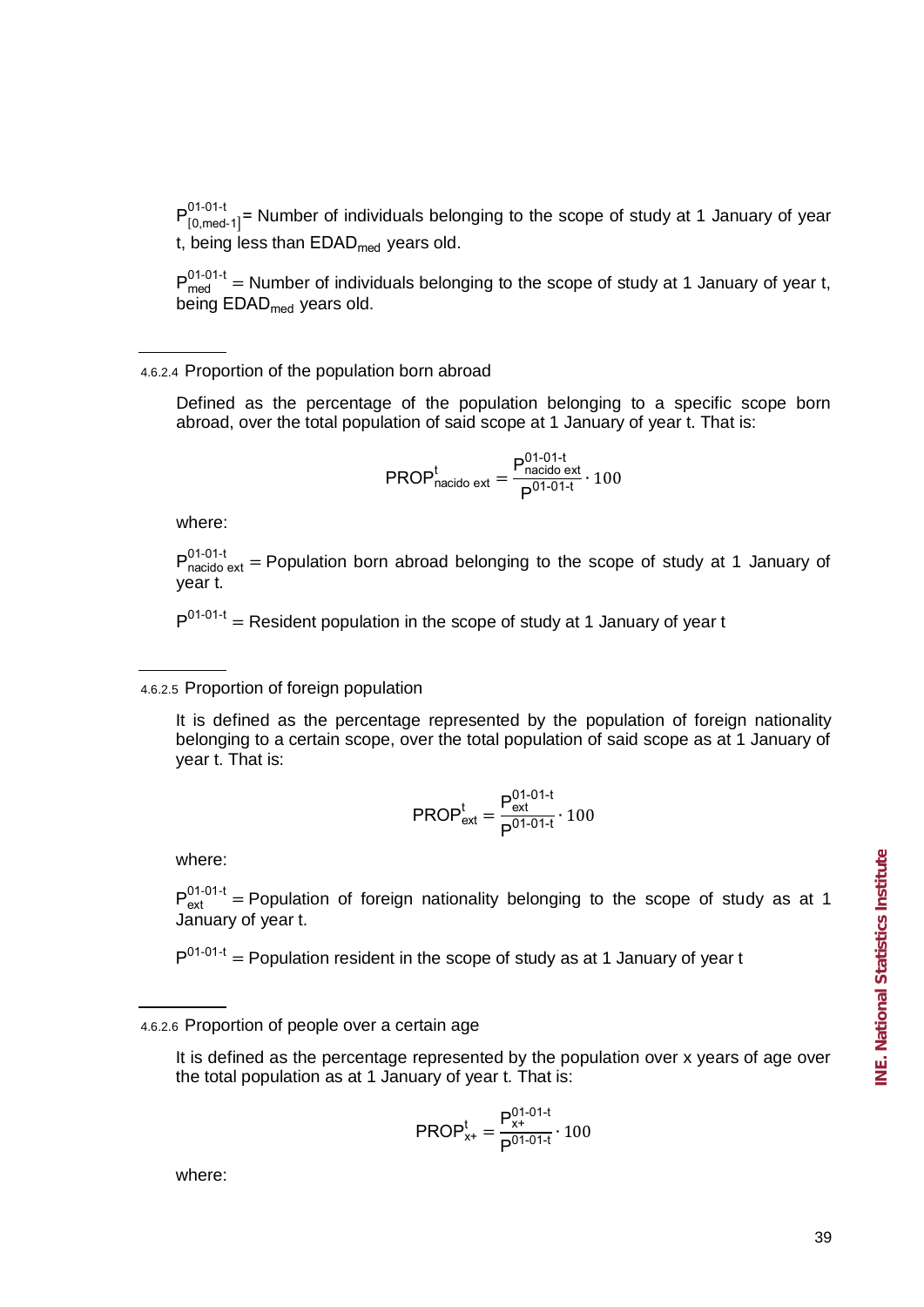$P_{x+}^{01-01-t}$  =Population over x years of age, belonging to the scope of study as at 1 January of year t

 $P^{01-01-t}$  = Population resident in the scope of study as at 1 January of year t

x= Age. It takes values between 65 and 100 years old.

4.6.2.7 AGING INDEX

Defined as the percentage represented by the population over 64 years of age, over the population under 16 years of age, at 1 January of year t. That is:

$$
Againg Indext = \frac{P_{65+}^{01-01-t}}{P_{0-15}^{01-01-t}} \cdot 100
$$

where:

 $P_{65+}^{01-01-t}$  =Population over 64 years of age, belonging to the scope of study at 1 January of year t

 $P_{0.15}^{01-01-t}$  =Population under 16 years of age belonging to the scope of study at 1 January of year t

4.6.2.8 Dependency rate

Defined as the quotient between the population belonging to a specific scope at 1 January of year t under 16 years of age or over 64 years of age, divided by the population from 16 to 64 years of age, expressed as a percentage. This indicator has a clear economic meaning, as it represents the relative measurement of the potentially (economically) inactive population over the (economically) active population. That is:

Dependency rate<sup>t</sup> = 
$$
\frac{P_{0-15}^{01-01-t} + P_{65+}^{01-01-t}}{P_{16-64}^{01-01-t}} \cdot 100
$$

where:

 $P_{65+}^{01-01-t}$  =Population over 64 years of age, belonging to the scope of study at 1 January of year t

 $P_{16-64}^{01-01-t}$  =Population over 15 and under 65 years of age, belonging to the scope of study at 1 January of year t

 $P_{0.15}^{01-01-t}$  =Population under 16 years of age belonging to the scope of study at 1 January of year t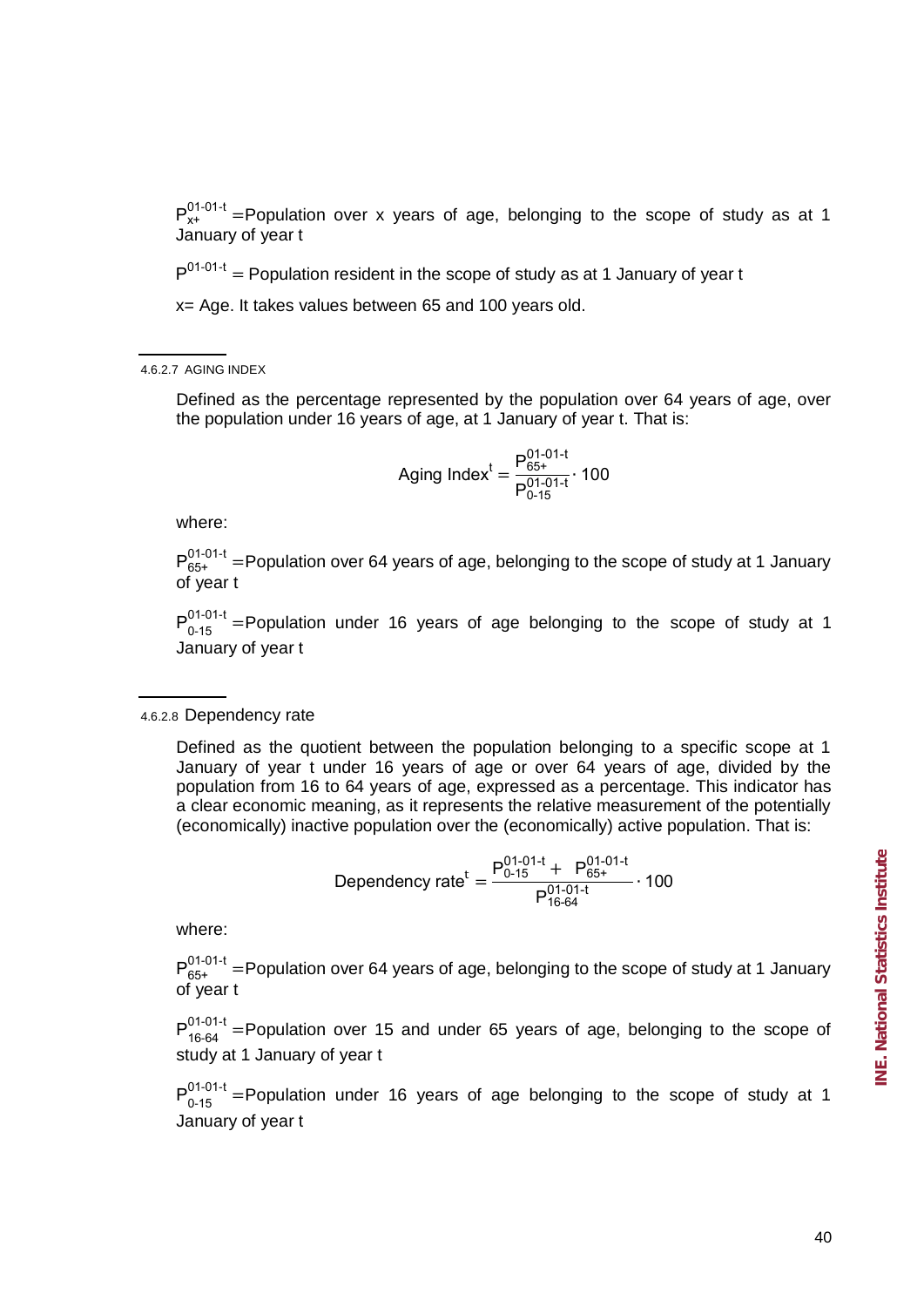Defined as the quotient between the population belonging to a specific scope at 1 January of year t under16 years of age, divided by the population from 16 to 64 years of age, expressed as a percentage. That is:

Dependency rate of the population under 16 years of age<sup>t</sup>  $P_0^0$  $P_1^0$ 

where:

 $P_{0.15}^{t}$  =Population under 16 years of age belonging to the scope of study at 1 January of year <sup>t</sup>.

 $P_{16-64}^{t}$  =Population belonging to the scope of study at 1 January of year <sup>t</sup>over 15 and under 65 years of age.

Defined as the quotient between the population belonging to a specific scope at 1 January of year t over 64 years of age, divided by the population from 16 to 64 years of age, expressed as a percentage. That is:

Dependency rate of the population under 64 years of age<sup>t</sup>  $P_6^0$  $P_1^0$ 

where:

 $P_{16-64}^{t}$  =Population belonging to the scope of study at 1 January of year <sup>t</sup>over 15 and under 65 years of age.

 $P_{65+}^{01-01-t}$  =Population over 64 years of age, belonging to the scope of study at 1 January of year t

<sup>4.6.2.9</sup> Dependency rate of the population under 16 years of age

<sup>4.6.2.10</sup> Dependency rate of the population over 64 years of age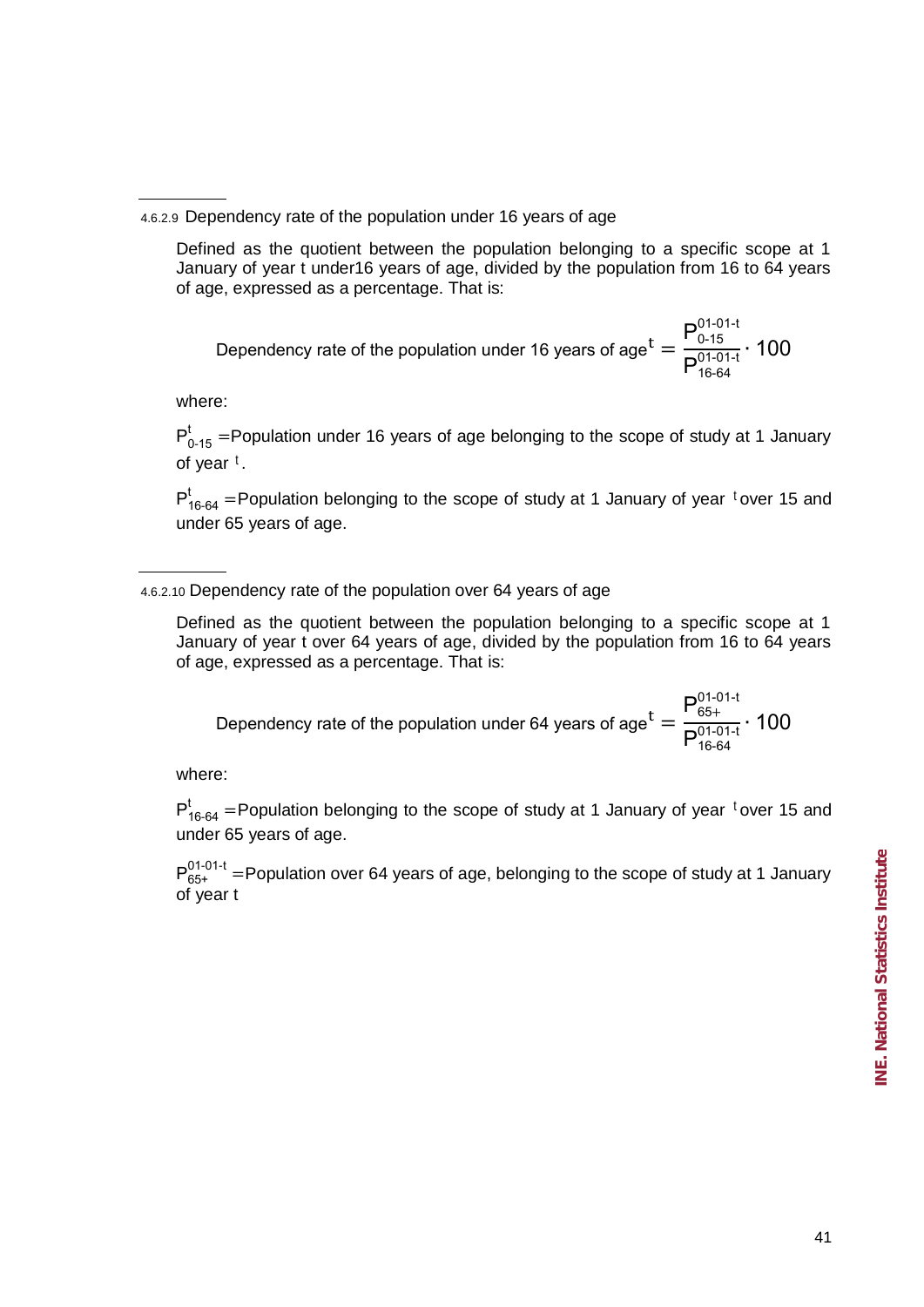# **5. Indicators at municipal level**

The Basic Demographic Indicators at the municipal level follow exactly the same definitions as those published at the national, regional and provincial level that have been detailed in the previous sections. The differences lie in their calculation methodology inherent to the problems that small populations raise.

The sources of information on which these indicators are based are the births, deaths and marriages statistics of the Vital statistics, as well as for the indicators of higher level of territorial disaggregation, and the results of the Statistics of the Continuous Register that provides the resident population in each municipality of Spain on January 1 of each year.

Indicators related to the demographic phenomena of birth, fertility, mortality, nupciality and Population Growth are published for those municipalities for which half of the considered period have more than 50,000 inhabitants or it is a provincial capital.

In the case of the Population Structure indicators, the criterion for calculating one-year indicators will be that on January 1 of that year the municipality has more than 50,000 inhabitants or it is a provincial capital

The methodology for calculating the Growth and Population Structure Indicators at the municipal level is exactly the same as that detailed in section 4.6 of this document.

However, in the case of the demographic phenomena of birth, fertility, mortality and nuptiality triennial indicators are calculated in order to minimize the possible annual variability or randomness of some indicators of small populations.

In order to avoid undesirable distortions on the results that may hinder its interpretation and as a consequence of the randomness of the demographic conjuncture typical of small populations, for the basic demographic phenomena (birth, fertility, mortality and nuptiality) indicators will be calculated at the triennial municipal level, that will be mobile to generate a time series.

The methodology for calculating the birth, fertility, mortality and nuptiality indicators developed by the INE at the municipal level follow the following general characteristics

- 1. All the indicators correspond to periods of three consecutive years and are considered referred to the central year of the period.
- 2. To calculate any rate, quotient between a flow and a stock, we will use in the numerator the average flow of the considered demographic phenomena corresponding to each of the three years and in the denominator the stock of population in the middle of the period of three years considered. That is, for example, the crude birth rate of year t of municipality m (where t is the central year of the three-year period considered) is calculated as:

$$
\text{TBN}_m^t \text{=}\frac{(N_m^{t\text{-}1}+N_m^t+N_m^{t\text{+}1})/3}{(P_m^{1\text{-}1\text{-}(t\text{-}1)}+P_m^{1\text{-}1\text{-}(t\text{+}2)})/2}.\text{1000}
$$

Where:

 $N_{m}^{t-1}$  = Births registered during the year t -1 of mothers residing in the municipality m  $P_m^{1-1-(t-1)}$  = Population resident in the municipality m on January 1 of year t-1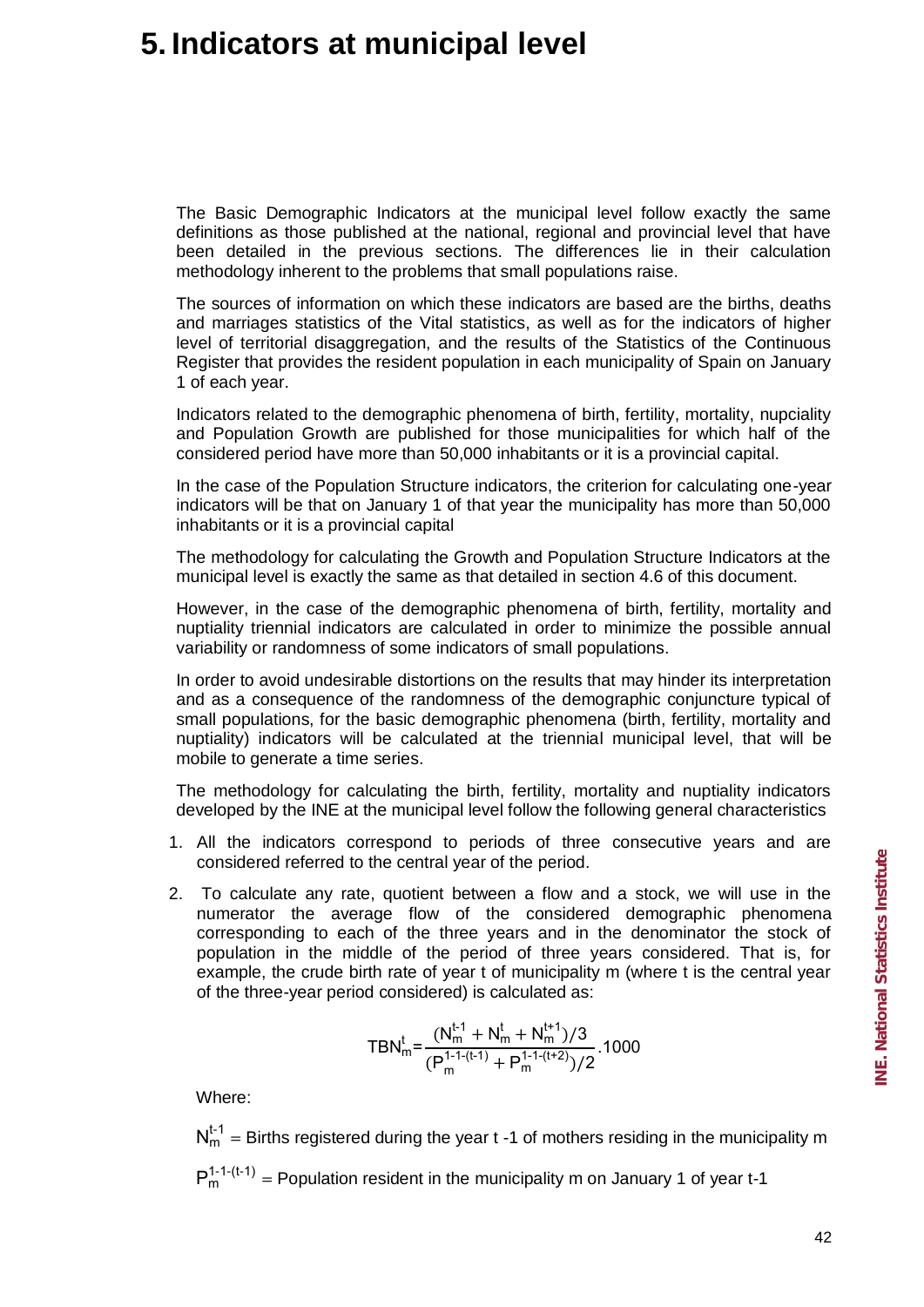- 3. The specific mortality rates by sex and age group and the life expectancy are extracted from the three-year abridged mortality tables constructed only for individuals of Spanish nationality residing in municipalities of more than 50,000 inhabitants in the middle of the period or being capital of province. These mortality tables are prepared by accumulating the flows of deaths occurring in the three years of the period considered and the population stocks at the beginning and end of the period. The calculation methodology used to obtain the biometric functions is exactly the same as that detailed in the methodology of the operation Mortality Tables published by the INE annually.
- 4. Migration and divorce indicators are not published at this level of disaggregation because there are no data on migration or divorce for territorial levels lower than the province.

The battery of demographic indicators developed by the INE at the municipal level are the following:

- 1. Birth Indicators at the municipal level 1.1. Gross Birth Rate
- 2. Fertility indicators at municipal level
	- 2.1. Global Fertility Rate
	- 2.2. Fertility Rates by age group of the mother
	- 2.3 Short-term fertility indicator
	- 2.4. Average age at maternity
	- 2.5. Fertility Rates for the first child by age group of the mother
	- 2.6. Average age at maternity and at birth of first child
	- 2.7. Percentage of births by birth order
	- 2.8. Proportion of births of unmarried mother
- 3. Mortality indicators at the municipal level
	- 3.1. Gross Mortality Rate
	- 3.2. Mortality Rates by sex and age group
	- 3.3. Life expectancy at birth by sex
	- 3.4. Life expectancy at 65 years of age by sex
- 4. Nuptiality indicators at municipal level
	- 4.1. Gross Nuptiality Rate
	- 4.2. Nuptiality rate by sex
	- 4.3. Nuptiality rates according to sex and age group
	- 4.4. Average age at Marriage by sex
- 5. Indicators of Primo-Nuptiality the municipal level 5.1. Rates of Primo-Nupciality by sex and age group 5.2. Average age at First Marriage by sex
- 6. Indicators of Population Growth at municipal level
	- 6.1. Population growth per thousand inhabitants
	- 6.2. The natural increase per thousand inhabitants
	- 6.3. Births per thousand deaths.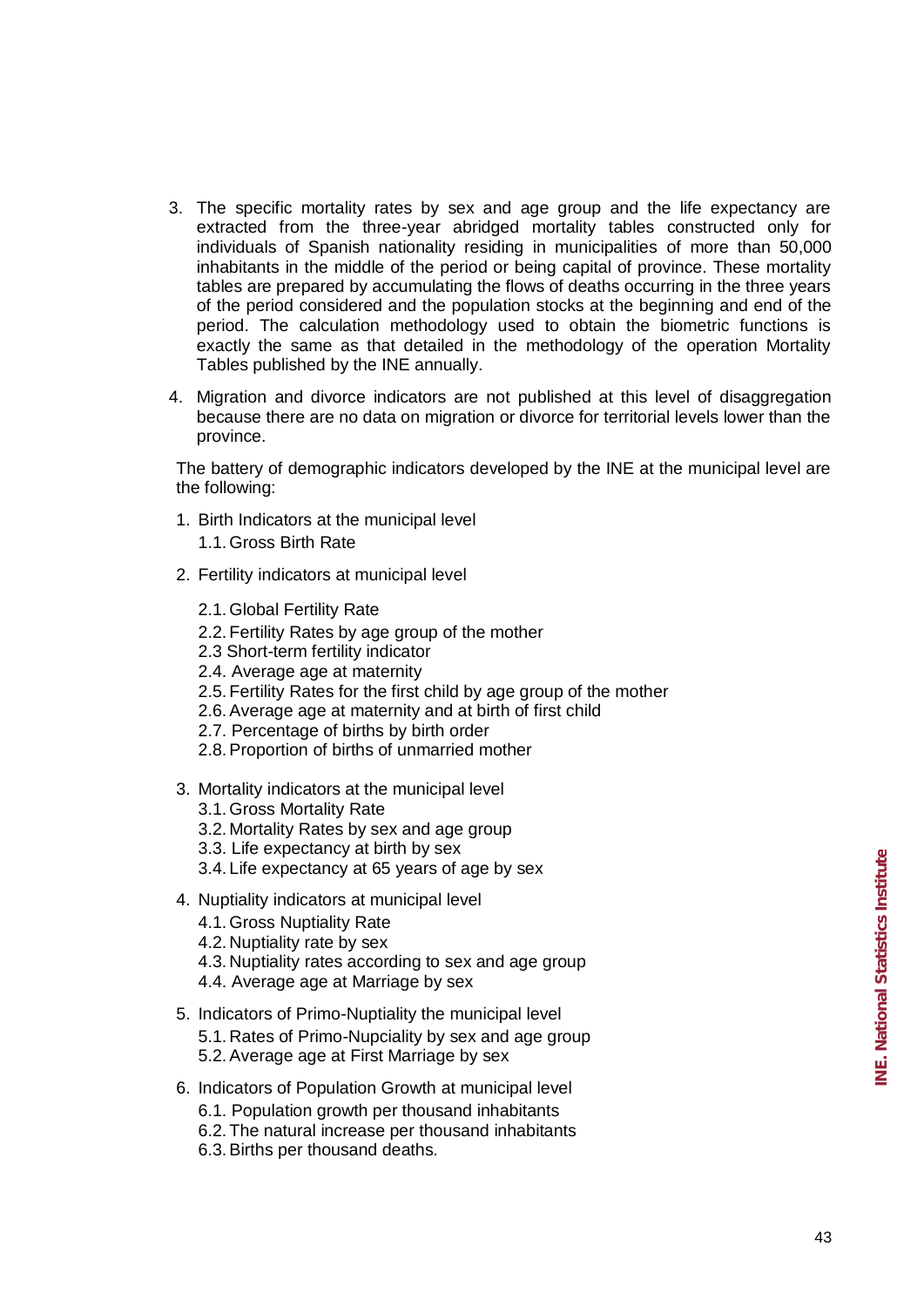- 7. Population Structure Indicators at municipal level
	- 7.1. Masculinity ratio of the population
	- 7.2. Average age of the population by sex
	- 7.3. Median age of the population by sex
	- 7.4. Proportion of persons over a certain age (>65;>75;>85)
	- 7.5. Aging index
	- 7.6. Dependency ratio
	- 7.7. Dependency rate of the population under 16 years of age
	- 7.8. Dependency rate of the population over 64 years of age
	- 7.9. Proportion of population according to place of birth
		- 7.9.1. Proportion of people born in the same municipality in which they reside (autochthonous).
		- 7.9.2. Proportion of people born in a different municipality in which they reside but in the same province.
		- 7.9.3. Proportion of people born in different province in which they reside but in the same Autonomous Community.
		- 7.9.4. Proportion of people born in different autonomous communities in which they reside but in Spain.
		- 7.9.5. Proportion of people residing in Spain and born outside of Spain.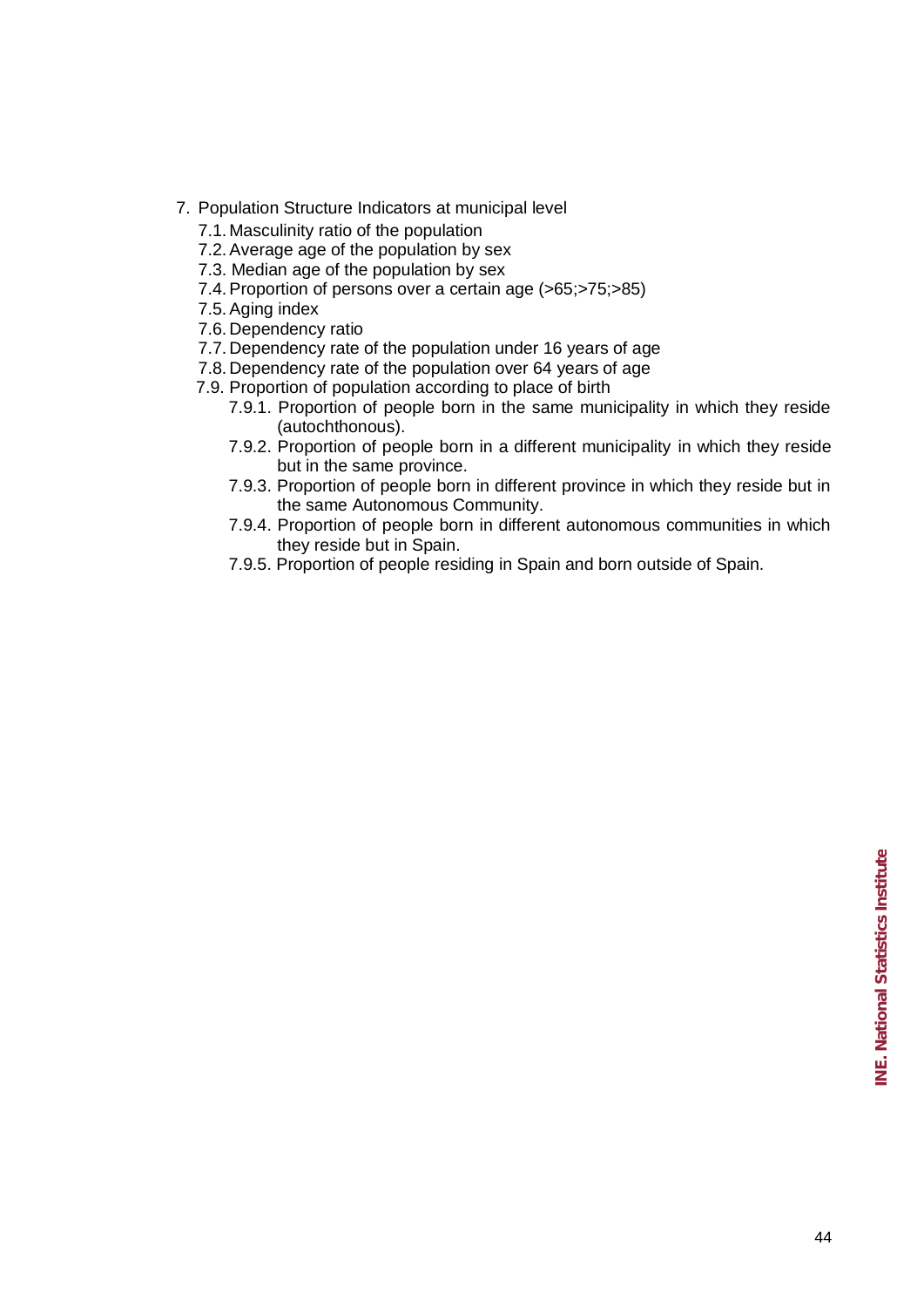# **6 Publication of results**

The final results of Basic Demographic Indicators at national, autonomic and provincial level are published 12 months after the finalisation of the reference year. Provisional data is also published in 6 months from the finalisation of the reference year.

The results are disseminated biannually, in June and December of each year:

**June of year t+1:** publication of **provisional results of year t**

**December of year t+1:** publication of **final results of year t** 

In the case of provisional results, complete information is not available for all the variables involved. Specifically:

 $-$  For registers in which the "age of the mother" is not included, it is imputed with the average maternity age of the previous year.

- For registers in which the "birth order" is not included, it is imputed through the distribution of this variable during the last 3 years.

 The variables "martial status of the mother" and "previous martial status of the spouses" are not included, therefore the indicators "Proportion of babies born to unmarried mother" and those related with first-marriage are not included.

 No provisional data on divorces are available, therefore no divorce indicators are obtained for this publication.

The final and provisional results of the Basic Demographic Indicators at municipal level are published several months after the end of the reference year depending on the demographic phenomenon in question.

Results are disseminated annually, in June of each year. So, in June of the year t+1:

- Publication of provisional results of year t-1 of indicators of birth, fertility, mortality and nuptiality, 18 months after the end of the reference year.
- Publication of definitive results of the year t-2 of indicators of birth, fertility, mortality and nuptiality, 30 months after the end of reference of year.
- Publication of final results of year t-1 of Population Growth indicators, 18 months after the end of the reference year
- Publication of definitive results of year t of indicators of Population Structure, 6 months after the end of the reference year.

## **Availability of results**

Besides the aforementioned exceptions, there are a series of specifications on the availability of specific data and aggregates in the BDI series that are detailed as follows:

- Fertility indicators from the provinces of Canarias in 1978, País Vasco in 1986 and Andalucía in 2007 are not available, due to registry errors in the "order of birth" variable in the Vital Statistics.
- Late Foetal Death indicators are not available for 1976. The results for the 1980-1985 period may be affected by a subregister of marriages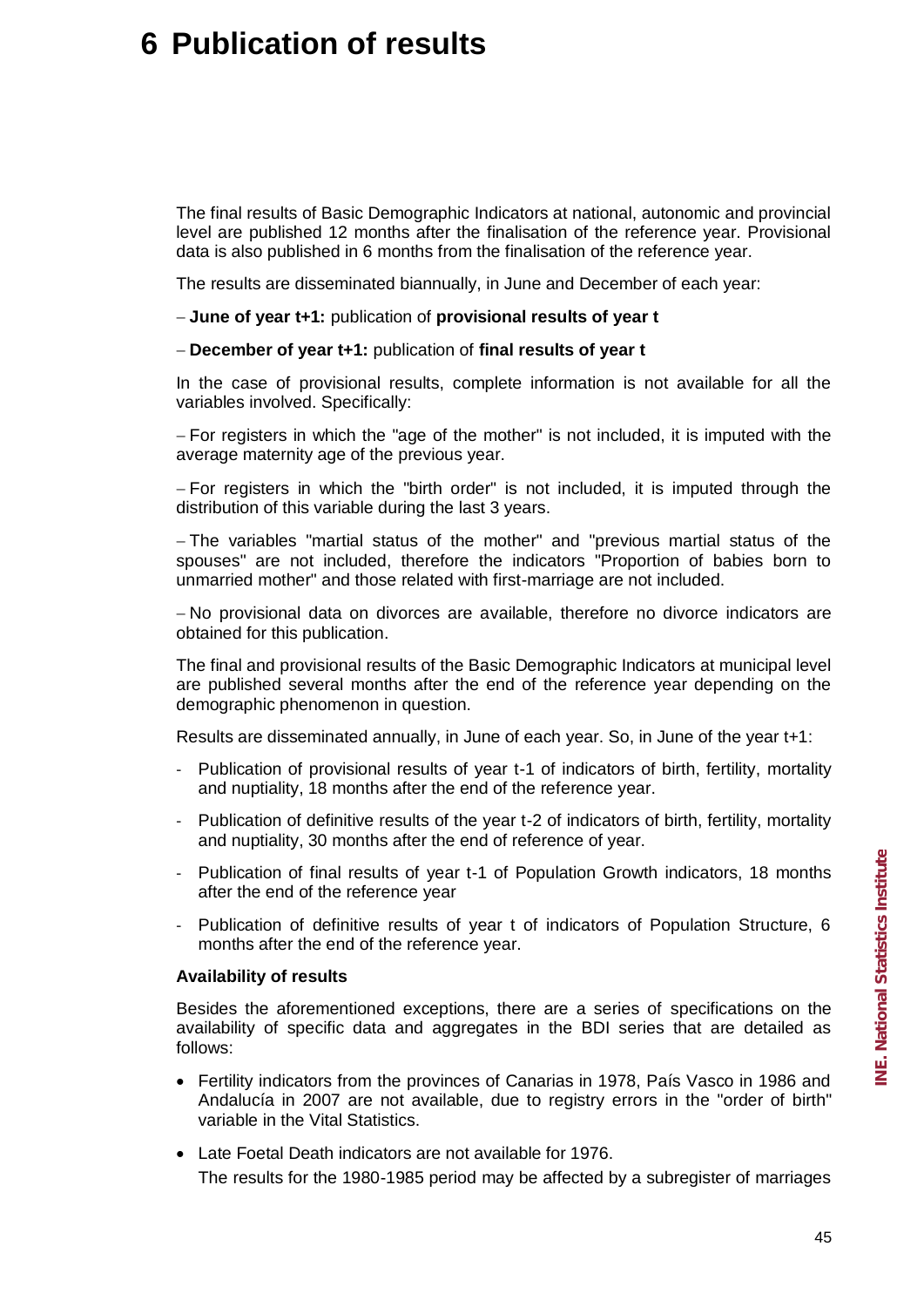in the Vital Statistics, of the population located in the provinces of Murcia, Salamanca, Valladolid, Girona, Alicante/Alacant and Guadalajara.

- Divorce indicators are not available for the Autonomous City of Ceuta in 2015. because for that year the courts of this province have not provided data.
- Since 2002:

There are indicators broken down by nationality for all demographic phenomena except for the case of divorces.

• Since 2005:

Legal regulation relating divorce are contained in the Civil Code as well as in the Civil Procedural Act. Current legislation is basically governed by Law 15/2005, of 8 July. This law amended the previous Law 30/1981 of 7 July, which was the one that introduced the figure of divorce in the Spanish legislation. This law, compared with that of 1981, extends the scope of freedom of spouses with reference to exercising the right to request the dissolution of the marriage relationship. This, unlike the previous law, allows the divorce without the previous factual or legal separation. Therefore, the set of indicators on divorces begin in 2005 with the new law.

Since 2008:

There is data on migrations coming from the Migration Statistics. As a consequence, the Migratory Balance indicator is calculated since that year per 1000 inhabitants and all Migratory Movement Indicators.

Since 2011:

There are indicators on divorces broken down by nationality.

There are indicators on divorces relating to all types of marriages, since previous years (2005-2010) they were only available for divorces of opposite-sex marriages.

**Since 2014:** 

The indicators regarding infant mortality are adapted to COMISSION REGULATION (EU) No. 328/2011 of 5 April 2011 by which European Parliament and Council Regulation (EC) no. 1338/2008 on community statistics regarding public health and occupational health and safety, for which statistics on the cause of death are referred to. The changes have been applied to the total of the series, specifically the following adjustments have been made:

- Neonatal deaths are considered as those which occur to those born alive during the first 28 days of life (days 0 to 27). Before 2014 those occurring within the first 30 days of life, as representative of the first month of life were considered.
- Early neonatal deaths are considered as those which occur to those born alive during the first 7 days of life (days 0 to 6). Before 2014 those occurring within the first 8 days of life, as representative of a full week of life (days 0 to 7) were considered.
- Post-neonatal deaths are considered as those which occur to those born alive of over 27 days of life but less than 1 year old (days 28 to 364). Before 2014 those occurring within 30 days but less than 1 year were considered.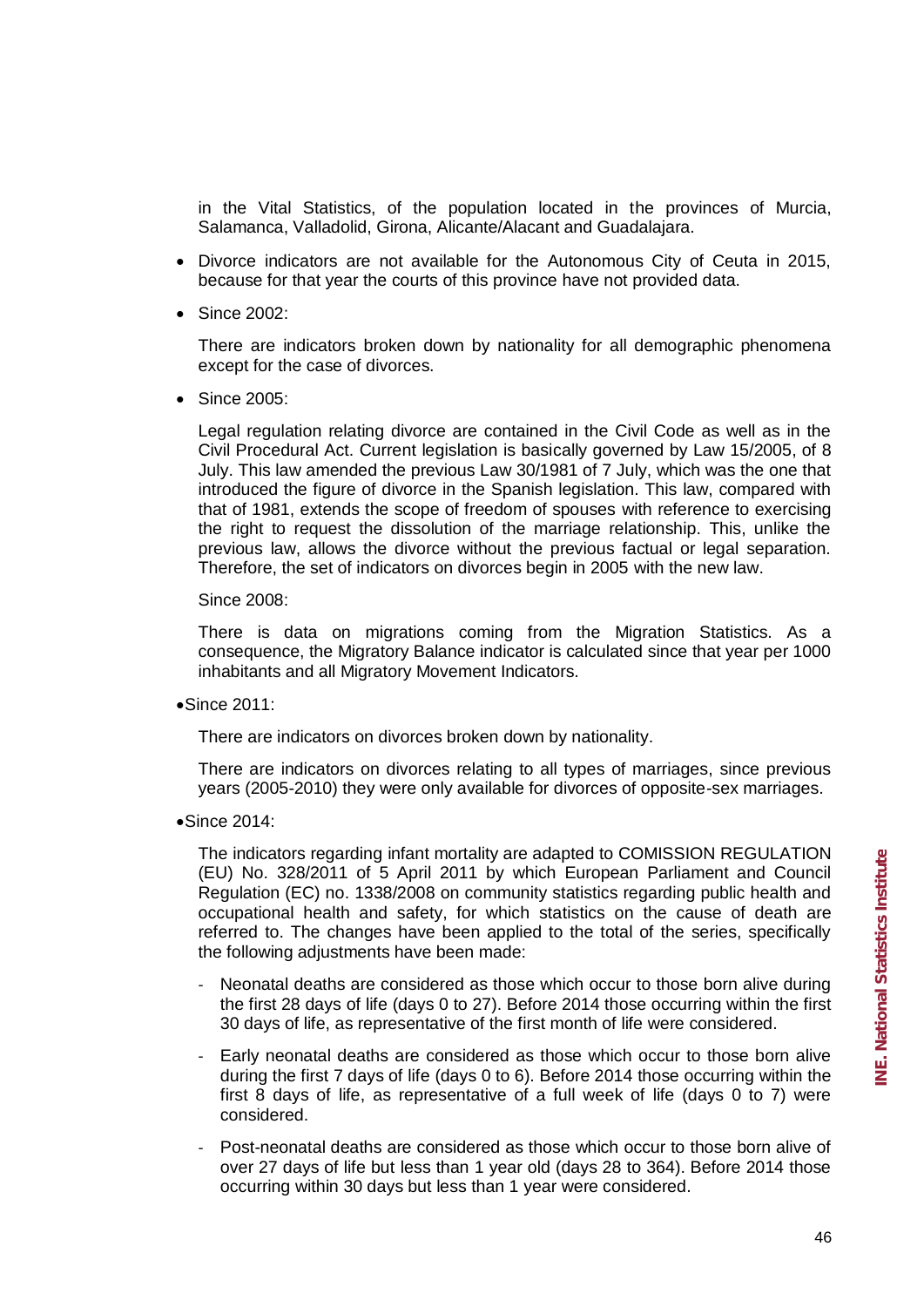- The calculation of Late Foetal Mortality as well as the Perinatal Mortality Rate has been modified in order to adapt to the definitions of Eurostat, including the denominator of all babies born, that is, those born alive plus late foetal deaths.
- Since 2016:

Between 2014-2015, the intercensal population series for the period of 1971-2001 were recalculated in order to achieve a unified and continuous series of population figures that begin on 1 January 1971 and link to the most recently published Population Figures statistics. Given that the series of Intercensal Population estimates published up to 2015 were prepared according to different softened processes by age, they did not constitute a homogeneous series. This means that in 2016 all of the series of Basic Demographic Indicators were updated on the new intercensal population base.

**Since 2019:** 

In June 2019 the series of fertility indicators are recalculated according to the order of birth for the years 1996-2006 to take into account the modification of the calculation method of this variable in the Birth Statistics of the Vital statistics of said period. Thus, for the years before 1996, all live births in a multiple birth had the same order (number of children born alive in previous births + number of children born alive in the current birth). As of 1996, the method for calculating the order of birth variable is modified so that each child born alive in a multiple birth has the correlative order that corresponds to it.

On the other hand, in June 2019 the level of disaggregation of the age variable for the Migratory Indicators at the autonomous and provincial levels is also modified in such a way that it is matched to the level of detail published in the Migration Statistics on this date. As a result, all migration indicators that use age-specific rates for their elaboration have been recalculated.

Basic Demographic Indicators are published for the first time at the municipal level, beginning the series in 2014.

**Since 2020:** 

In June 2020, the proportion of people according to place of birth is included in the Population Structure Indicators at the municipal level, consisting of five indicators or proportions of "autochthony" at different territorial levels in which the place of birth is compared with the place of residence.

In October 2020, Mortality Rates by sex, age and educational level for all territorial levels and Life Expectations by sex, age and educational level were included in the Mortality Indicators. In both cases, four educational levels are considered by aggregation of the Classification of Programmes, Qualifications and Certificates by Educational Levels Achieved, CNED-A.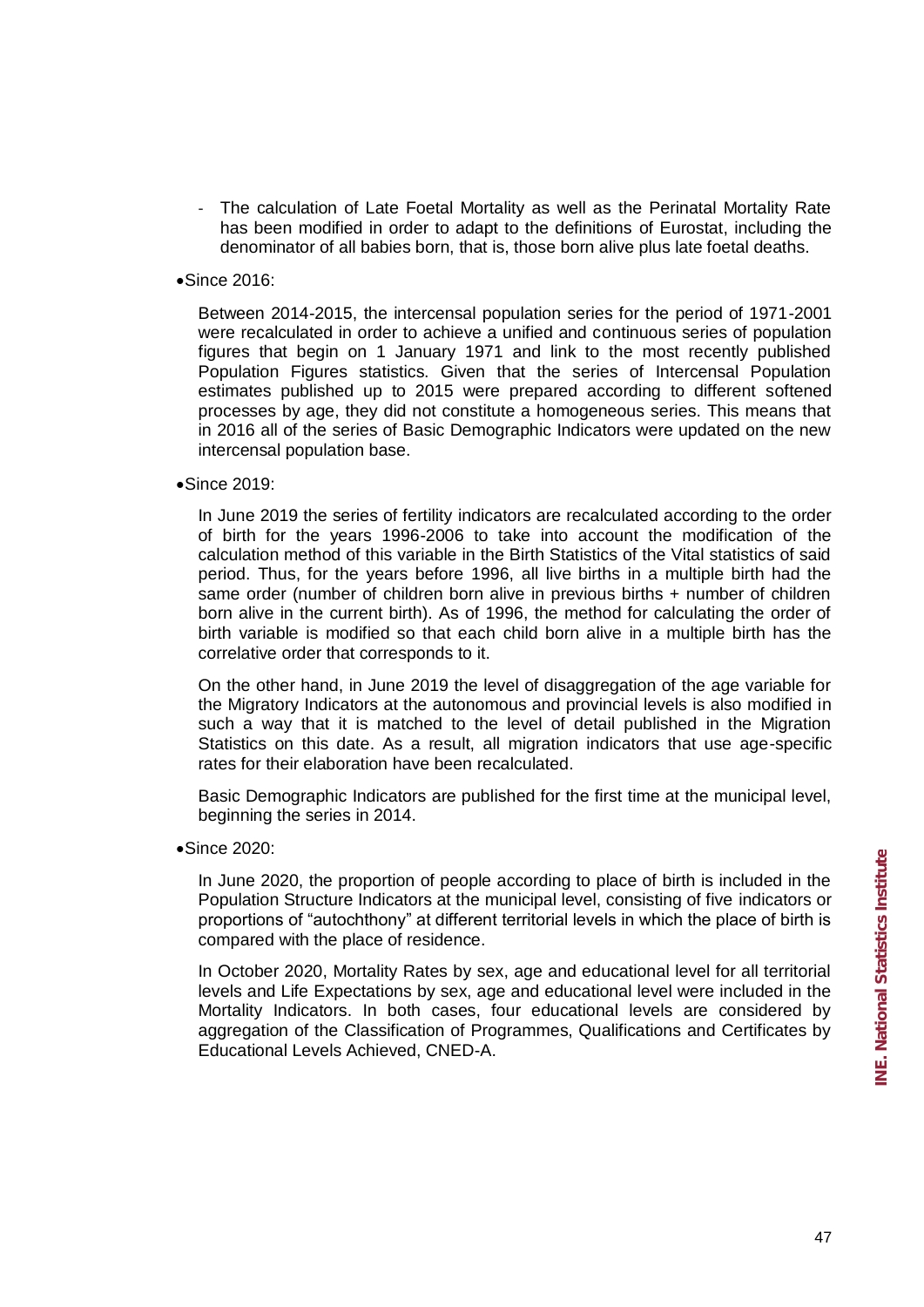# **Annex: Concept Dictionary**

**Autochthonous:** Individual who was born in the same place in which he resides.

**Married:** Individual who had a civil marriage with another individual of the same or different sex and is registered in the Civil Register.

**Death:** The statistical concept death used traditionally in Spain comprised the deaths of all persons that had lived for more than 24 hours. As of 1975, this concept has been broadened to include live born infants that die in the first 24 hours. This change is fundamental, as it implies the adoption of the death criterion recommended by the International Organisations.

**Divorcee:** Individual who dissolves its marriage bond with another individual of the same sex or different sex, by means of a judgment, judicial decree, or notarial deed, registered in the civil register.

**Duration of marriage:** Number of full years since the date of marriage until the date of the judgement of notarial deed which dissolves the marriage bond.

**Age:** Number of complete years elapsed since birth.

**Emigration:** Action by which a person who, having previously been a regular resident in one territory, ceases to have regular residence therein for a period that is, or is expected to be, at least twelve months in duration.

**Immigration:** Action by which a person establishes her/his regular residence in a territory for a period that is, or is expected to be, at least twelve months in duration, having previously been a regular resident of another territory.

**Marriage:** As per the calculation of the basic demographic indicators, marriage is considered the stable union between two persons of the same or different sex, as the product of the agreement of will of both parties, externally manifested with the formalities legally established and registered in the **Civil Register**.

The Marriage Statistics experienced an important variation in the year 2005, for the purpose of the entry into force of *Law 13/2005, of 1 July (B.O.E. of 2 July 2005)*, modifying the **Civil Code** in terms of the right to marry. Said law allows marriages between persons of the same or different sexes, with complete and equal rights and responsibilities, regardless of the composition of said marriages. The sex variable of each of the spouses was introduced in the statistical register. These statistics include all marriages registered in the **Civil Register.**

**Migrant:** Person who takes part in a migration (immigration or emigration).

**Late foetal death:** A late foetal death is death prior to the complete expulsion or extraction from its mother or a product of viable conception.

The viability criteria currently applied to Late Foetal Death Statistics of Vital Statistics is: a foetus is considered viable when it weighs 500 grams or more. If there is no data regarding weight, the foetus is considered viable when there have been 22 or more weeks of pregnancy. Lastly, if there is no information on the weight nor on the weeks of pregnancy, it is researched whether it has been incorporated to the abortion files of the Civil Register. If so, it is considered a late foetal death.

**Birth:** The concept of birth in Vital statistics is identified with the biological one of "born" alive".